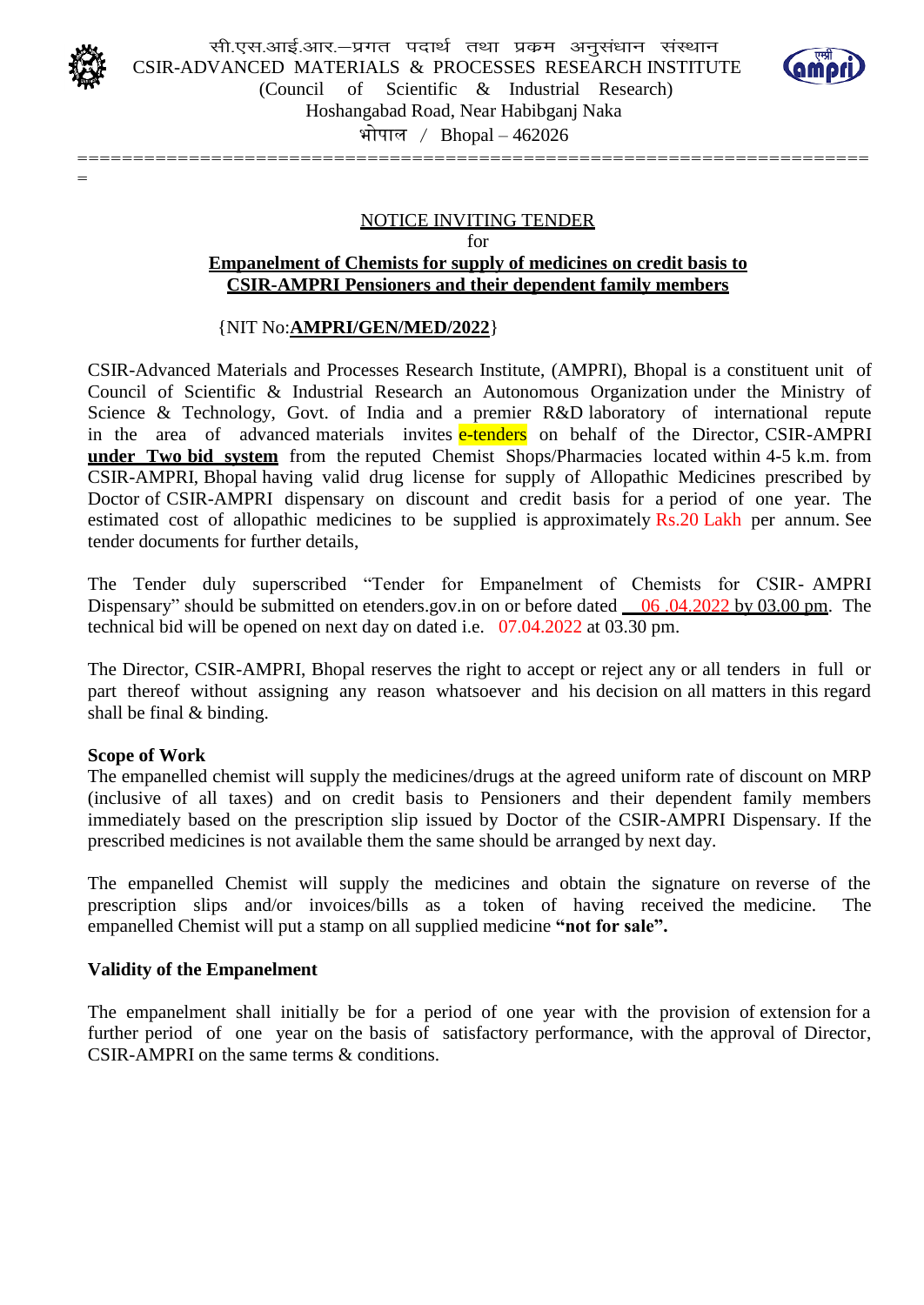## **Eligibility Criteria**

The Bidder(s) should comply fully with the Technical Specifications in the tender document.

- (a) The chemist must hold valid licenses as on the date of application in specified forms (Form 20, 20- B, 21, 21-B and 21-C) for various categories of allopathic drugs issued by the Drug Control Authority of the State under the provisions of Drugs and Cosmetics Act, 1940 as applicable and any other law in force. They must hold all other licenses, clearances and permissions as may be necessary to carry out the trade of dealing with / selling of medicines. The empanelled chemists will further ensure and undertake that their licenses remain valid till the end of the contract period.
- (b) The chemist should agree to supply all the medicines etc. prescribed by the Medical Officer of Dispensary CSIR-AMPRI, Bhopal - 462026
- (c) **The shop / establishment of the chemist should be situated in and around 4-5 KM from CSIR-AMPRI, Bhopal(M.P.) -462026**
- (d) The Bidder/firm should be continuously in this business for the last three years.
- (e) Bidder(s) participating in Tender must have annual turnover of Rs.1000000/- (Rupees Ten Lakhs or above during last three consecutive Financial years (i.e.2018-19,2019-20 and 2020-21) in the same field.
- (f) Bidder(s) participating in Tender should not be blacklisted/deregistered and should not have been Blacklisted/deregistered by any other Govt. institution/ Organization during the last three years for supplying sub- standard medicines/Other items or on any other grounds.
- (g) Bidder(s) participating in Tender should not have been convicted by any court of law in any matter related to supplying sub- standard medicines/Other items or on any other grounds OR by the State Drugs Authorities and no case should be pending under the Drugs and Cosmetics Act and Rules.
- (h) Bidder(s) participating in Tender should not be convicted in an offence under the prevention of Corruption Act,1988.
- (i) Bidder(s) participating in Tender must submit "No Conviction Certificate" attested by a Gazetted officer/Public notary that there is no case pending under the Drugs and Cosmetic Act and Rules there under, against the firm during the last 03 (three) years.

# **TERMS & CONDITIONS**

- 1. The Bidder/Chemist shall bear all costs associated with the preparation and submission of its bid irrespective of the conduct or outcome of the bidding process.
- 2. The Bidder/Chemist should not indulge in any corrupt, fraudulent, collusive, coercive practices during the entire process and execution of empanelment.
- 3. Before the deadline for submission of the bid, CSIR-AMPRI reserves the right to modify the bidding document and to extend or not to extend the date of submission. Such amendment/modification will be hosted on CSIR-AMPRI website and CPPP portal.
- 4. Bidder/Chemist should take into account any corrigendum published on the tender document before submitting their bids.
- 5. The Bidders are not permitted to withdraw/alter or modify their bids after expiry of the deadline of receipt of bids.
- 6. Please go through the CPPP site [www.etenders.gov.in](http://www.etenders.gov.in/) and the tender document carefully to understand the documents required to be submitted as part of the bid. Please note the number of covers in which the bid documents have to be submitted, the number of documents – including the names and content of each of the document that need to be submitted. Any deviations from these may lead to rejection of the bid.
- 7. This tender form along with single bid. Technical Bid & Financial Bid should be submitted in the Bid format only. The discount rates should be filled in the Price Bid format in Excel format BOQ and to be submitted in  $2<sup>nd</sup>$  cover. Violation of this condition shall render the tender liable to rejection.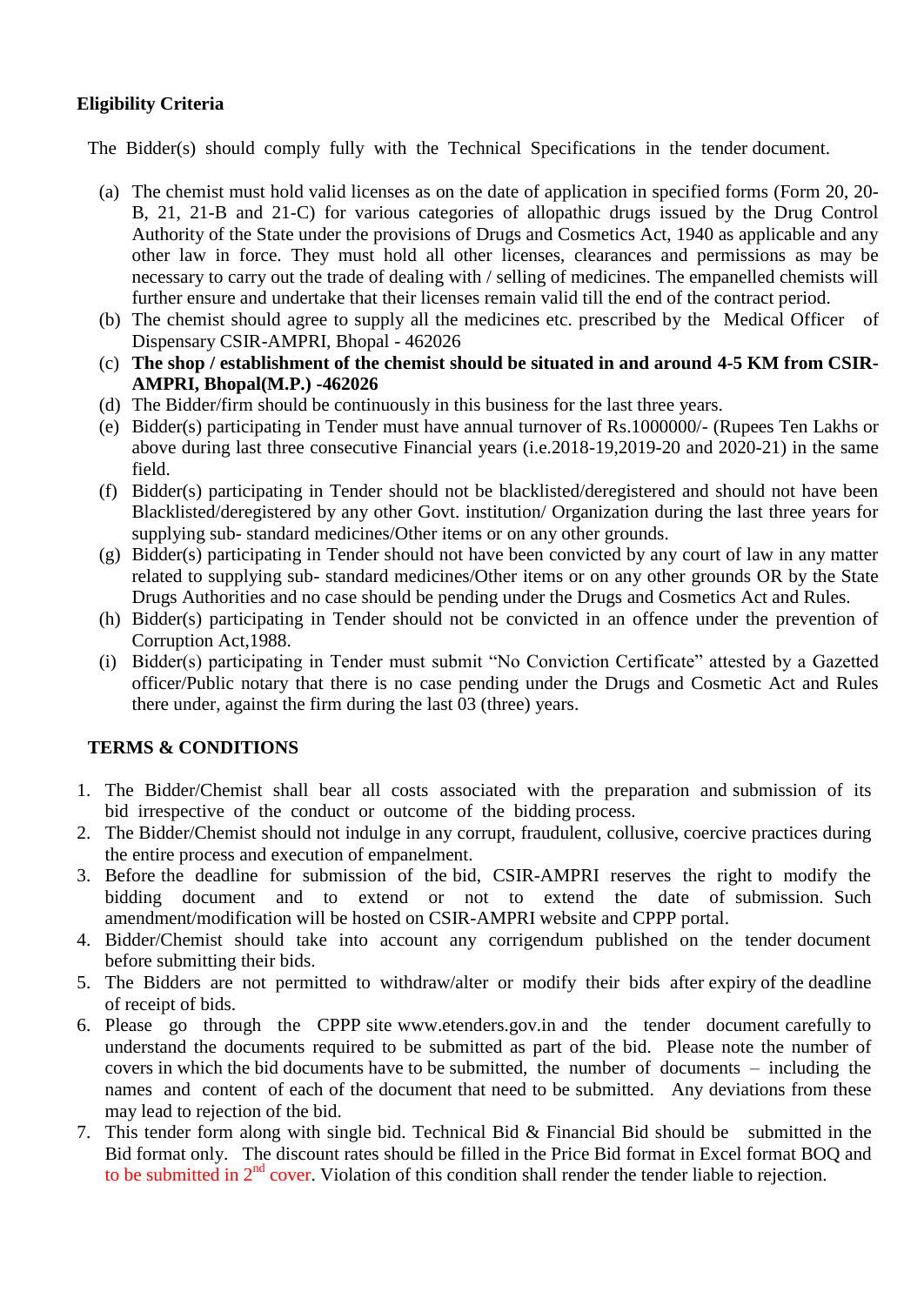- 8. The Chemists must furnish their Bank Account Particulars as per the attached proforma (Annexure-B). The payment would be credited to the Bank Account of the Chemist through electronic mode within reasonable period of receipt of the certified Bills.
- 9. Each page of the tender document should be signed by the Tenderer/authorized signatory giving his/her name and designation with rubber stamp of the firm affixed on each page.
- 10. Individual in the signing the Bid and other documents must specify whether he/she signs as:
	- (i) A sole proprietor of the firm, or constituted attorney of such proprietor.
	- (ii) A partner of the firm, if it is a partnership firm and in this case he/she must have a clear legal authority to sign, answer and admit to refer disputes to arbitration.
	- (iii) Constituted Attorney/Authorized Signatory, if it is a company. Photocopies of the relevant deeds e.g. Proprietorship/Partnership Deed duly attested by a Notary Public needs to be attached.
- 11. Without complete documents and tenders or not on the prescribed form shall not be entertained and will be rejected.
- 12. The last date and time of receipt of tenders is on or before 06.04.2022 by 03.00 p.m. Tenders received after the due date and time shall not be considered. The tenderer will be responsible for timely submission of the tender documents, complete in all respects.
- 13. The Technical Bid shall be opened at 03.30 p.m. on 07.04.2022 by e-tender opening Committee.
- 14. The tenderer should read the terms & conditions and give their acceptance by signing every page with seal of the firm. Failure to fulfill any of the conditions shall render the tender liable for rejection.
- **15. The Bidder/Tenderer shop should be located maximum at 4-5 KM radius from CSIR-AMPRI, Bhopal.**
- 16. In case, it is found that any particular medicine has expired, or is substandard or spurious, or not as per prescription slip, the Chemist will be liable to be black-listed for a period of 03 (three) years for future participation in CSIR/AMPRI tenders. Besides this, legal action(s) as deemed fit, will be taken. In case of failure or refusal by local Chemist to supply the medicines to the pensioner as prescribed by CSIR-AMPRI Dispensary, the empanelment is liable to be cancelled at his risk and cost.
- 17. The chemist/pharmacy will have to serve notice at least one month in advance to Director, CSIR-AMPRI in case the firm wants to back out from the empanelment in between.
- 18. Empanelment would be made to highest discount quoting firm(s) for the supply of medicines provided the chemist fulfills other terms and conditions Director, CSIR-AMPRI reserves the right to empanel another bidder keeping in view the requirement of the organization. However, Director, CSIR-AMPRI does not pledge himself to accept the highest discount or any tender and reserves the right of rejecting the whole or any part of the tender.
- 19. The Director, CSIR-AMPRI reserves the right to enter into parallel empanelment simultaneously or at any time during the period of this empanelment, with one or more chemists.
- 20. The bidder should quote uniform discount in percentage terms on the Maximum Retail Price (MRP) (inclusive of all taxes) printed on the strip/ Bottle/unit packed. The quoted offer shall be on the MRP inclusive of all taxes and shall remain firm and fixed for the entire duration of the empanelment.
- 21. Substitute medicines and short supply of medicines will not be accepted unless permitted by the Medical Officers of CSIR-AMPRI Dispensary. Cut strips and loose medicines will be accepted only after showing batch number and expiry date.
- 22. The Chemists must have communication facilities such as Telephone/Mobile Phone, e-mail etc.
- 23. The supplied medicines should have its own shelf-life period as mentioned on the label of medicines. The shelf life of medicines supplied should not have passed more than half of its shelf life at the time of supply.
- 24. Family members of officers/officials working in CSIR/AMPRI cannot take part in this tender enquiry.
- 25. The tenderer will not be allowed to sub-empanelment. If this comes to notice, action will be taken which may amount to cancellation of empanelment awarded to the firm.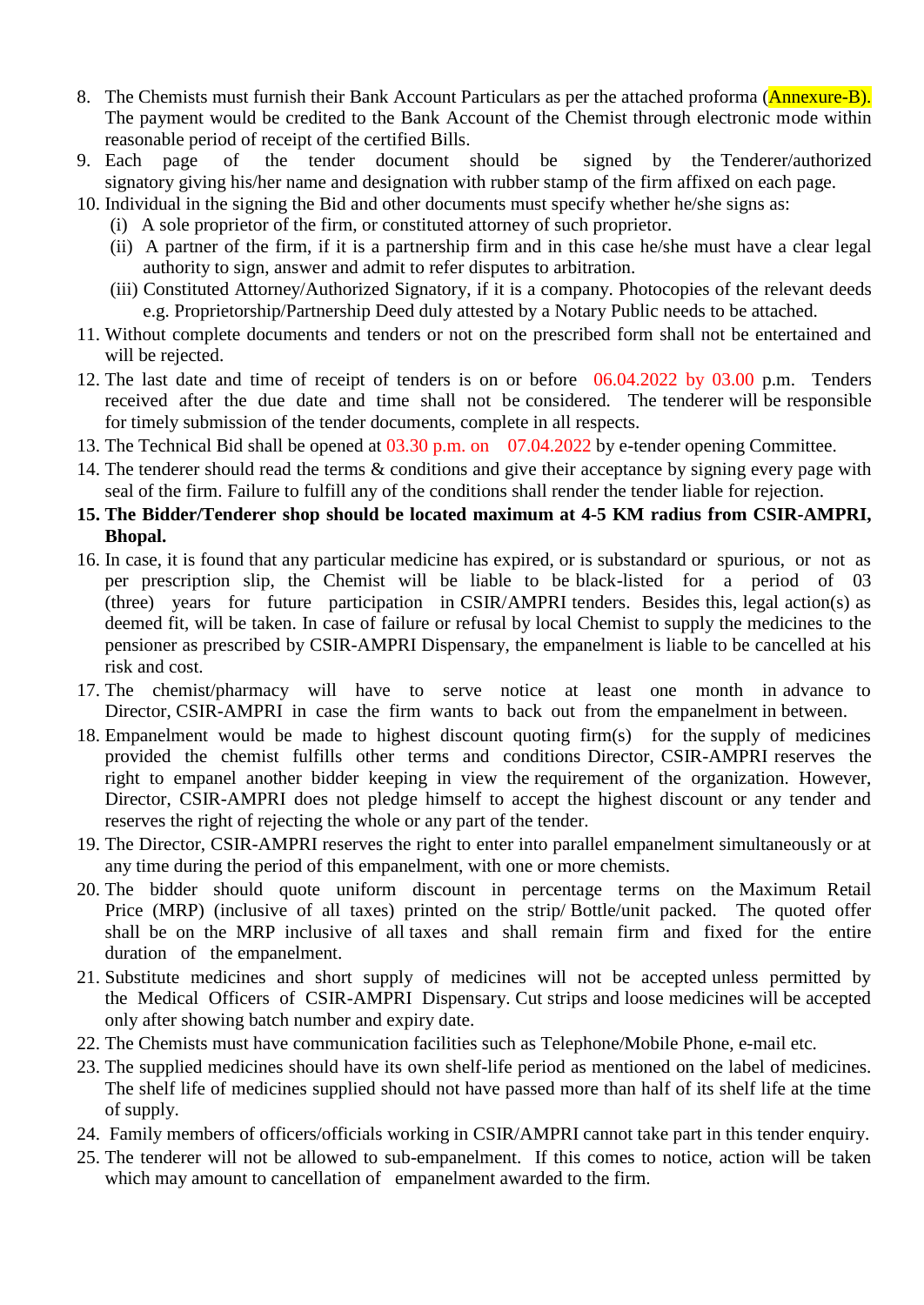26. All the prescription slips and invoices along with pre-receipted and stamped consolidated Bills would be submitted in CSIR-AMPRI Dispensary for certification/verification on fortnightly basis. Medical Officer concerned will give a certificate that "the medicines supplied are as per prescriptions and bills may be processed for payment". After certification/verification by the concerned Medical Officers of CSIR-AMPRI, the bills will be processed for payment by the office. The consolidated bills would be prepared by the Chemists for pensioners/their family members on fortnightly/monthly basis.

## **27. CODE OF INTEGRITY/CORRUPT OR FRAUDULENT PRACTICES**

 CSIR-AMPRI requires that the Bidders observe the highest standards of ethics and conduct during the tender process and afterwards during the execution of such empanelment. In pursuance of this policy, the terms and conditions are set forth as follows:

- a. "**Corrupt practice**": making offers, solicitation or acceptance of bribe, rewards or gifts or any material benefit, in exchange for an unfair advantage in the procurement process or to otherwise influence the procurement process or contract execution;
- b. **"Fraudulent practice**": any omission or misrepresentation that may mislead or attempt to mislead so that financial or other benefits may be obtained or an obligation avoided. This includes making false declaration or providing false information for participation in a tender process or to secure a contract or in execution of the contract;
- c. **"Anti-competitive practice**": any collusion, bid rigging or anti-competitive arrangement, or any other practice coming under the purview of The Competition Act, 2002, between two or more bidders, with or without the knowledge of the Procuring Entity , that may impair the transparency, fairness and the progress of the procurement process or to establish bid prices at artificial, noncompetitive levels;
- d. **"Coercive practice":** harming or threatening to harm, persons or their property to influence their participation in the procurement process or affect the execution of a contract;
- e. **"Conflict of interest":** participation by a bidding firm or any of its affiliates that are either involved in the consultancy contract to which this procurement is linked; or if they are part of more than one bid in the procurement; or if the bidding firm or their personnel have relationships or financial or business transactions with any official of Procuring Entity who are directly or indirectly related to tender or execution process of contract; or improper use of information obtained by the (prospective) bidder from the Procuring Entity with an intent to gain unfair advantage in the procurement process or for personal gain; and
- f. **"Obstructive practice":** materially impede the investigation by the Procuring Entity into allegations of one or more of the above mentioned prohibited practices either by deliberately destroying, falsifying, altering; or by concealing of evidence material to the investigation; or by making false statements to investigators and/or by threatening, harassing or intimidating any party to prevent it from disclosing its knowledge of matters relevant to the investigation or from pursuing the investigation; or by impeding the rights of the Procuring Entity to audit or access to information;

If it is found that any vender/registered chemist/supplier is violating code of integrity than action will be taken as per rule and his/her empanelment may be terminated. The code of Integrity and conflict of Interest as per **Annexure-E** paroforma must be submitted with the bid documents.

### **28.Termination for Default**

CSIR-AMPRI may, without prejudice to any other remedy for breach of empanelment, by written notice of default sent to the bidder, terminate the empanelment in whole or part:

- a. If the bidder fails to provide any or all of the services within the period(s)specified in the empanelment and/or not giving satisfactory services to the Institute.
- b. If the bidder fails to perform any other obligation(s) under the empanelment.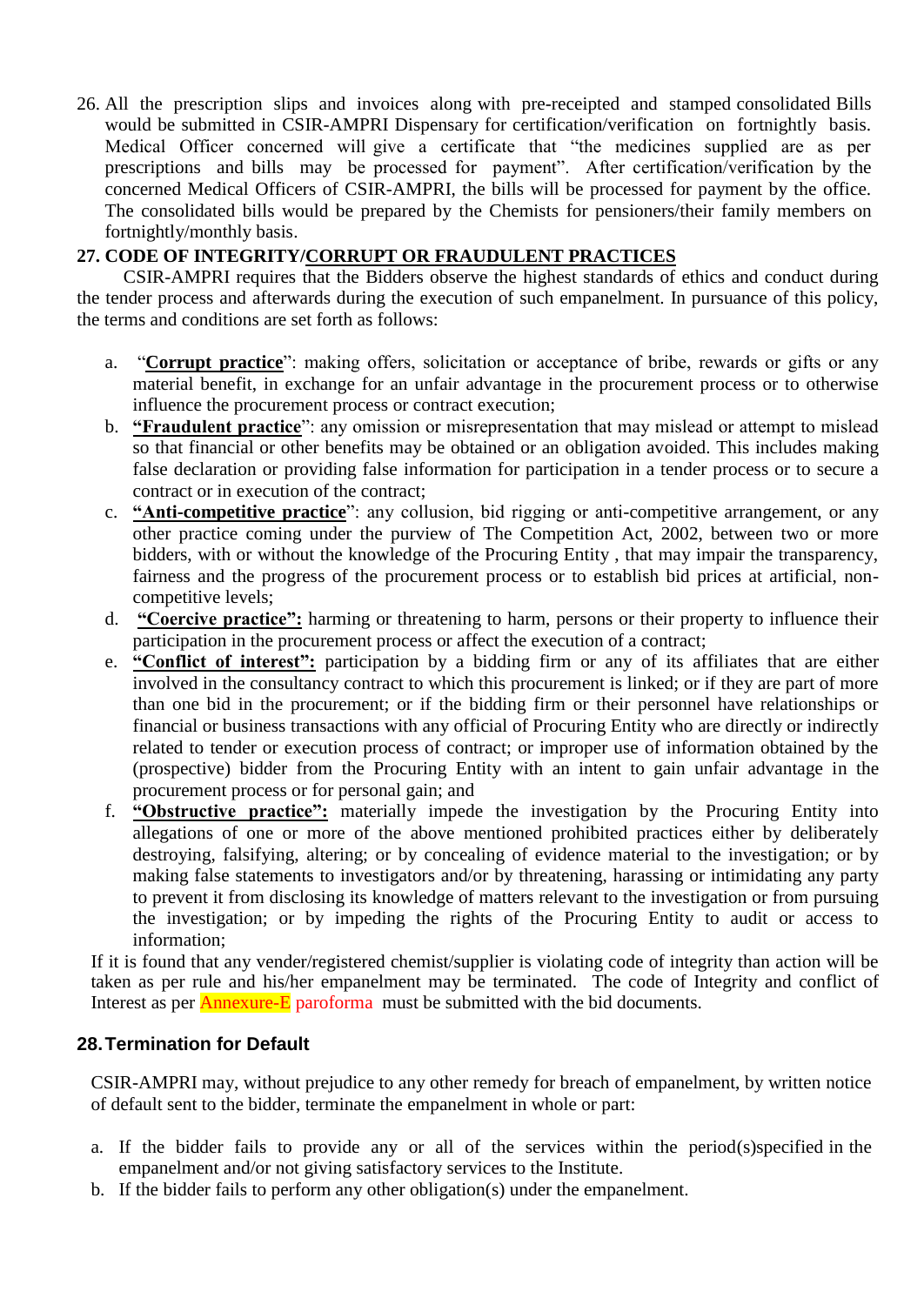- c. If the bidder in the judgment of the CSIR-AMPRI has engaged in corrupt or fraudulent practices in competing for or in executing the empanelment including sub-empanelment.
- d. In case of failure or refusal on chemist's part to supply the medicines within the time as provided in the relevant clauses of this Tender document, the empanelment is liable to be terminated /cancelled at chemist's risk and cost. Any additional cost involved in arranging supply from alternative source will be recovered from the chemist.

### **29. Bid Security (Earnest Money Deposit) Or Bid Securing (Security) Declaration to be submitted along with Technical Bid**

- a. The tenderer shall have to deposit /submit Bid security (Earnest Money) of **Rs.40,000/-** either through Banker's cheque or Demand Draft only in favour of "DIRECTOR,CSIR-AMPRI,BHOPAL" Payable at Bhopal or through online payment mode / Bank Guarantee as per detail given below failing which the tender is liable to be rejected out rightly. Scanned copy of the same to be uploaded with e-Bid and Original copy to be submitted before the date and time of opening of e-Bid.
- b. In the event of withdrawal/revocation or submission of false information/document of tender before the date specified for acceptance, the Earnest Money shall stand forfeited.
- c. The EMD deposited with earlier tenders will not be adjusted against this tender.
- d. Bids / Tenders without **Bid Security(E.M.D.)** Or **Bid Securing (Security) Declaration (Annexure-D)** shall not be considered and treated as rejected.
- e. CSIR-AMPRI, Bhopal will not pay any interest on Earnest Money Deposit, which would stand credited to the CSIR-AMPRI Account.
- f. EMD of unsuccessful tenderer (s) will be returned without any interest after the finalization of contract.
- g. EMD of successful tenderer will be returned without any interest after deposition of requisite Security Deposit after finalization of tender.
- h. The Details for online payment of Bid Security are as follow :

**Director, CSIR-AMPRI, Bhopal A/c No. 131610011004778 IFSC Code: UBIN0813168 Name of Bank: Union Bank of India Branch: R R LAB BHOPAL**

i. Bid Security (EMD) is Exempted to firms registered with NSIC / as Micro and Small Enterprises (MSEs) as defined in MSE Procurement Policy issued by Department of Micro, Small and Medium Enterprises (MSME) or are registered with the Central Purchase Organisation or the concerned Ministry or Department . Copy of Valid Certificate for the item tendered must be enclosed along with Bid Securing Declaration for availing EMD exemption.

# 30. **Performance Security**

- a. Director, CSIR-AMPRI, Bhopal may at his discretion call upon the successful bidders to deposit a sum as a security for the due performance of the agreement in all respects.
- b. In case selected performance security @ 3% of the Work award value in the form of FDR/DD/Cheque/Bank Guarantee issued by any Commercial Bank will have to be deposited in the prescribed format in favor of Director, CSIR-AMPRI, Bhopal within the stipulated period as and when informed as per **Annexure-G**.
- c. Performance security of the contractor will be forfeited, if the contractor withdraws or amends without prior consent or impairs or derogates from the tender in any respect within the period of validity of rate contract or if it comes to notice that information/ documents furnished are incorrect, false, misleading or forged without prejudice to other right of the purchaser.
- d. The performance security will also be forfeited without prejudice to other right of the purchaser if it fails to furnish the required performance with in the specified period (validity period).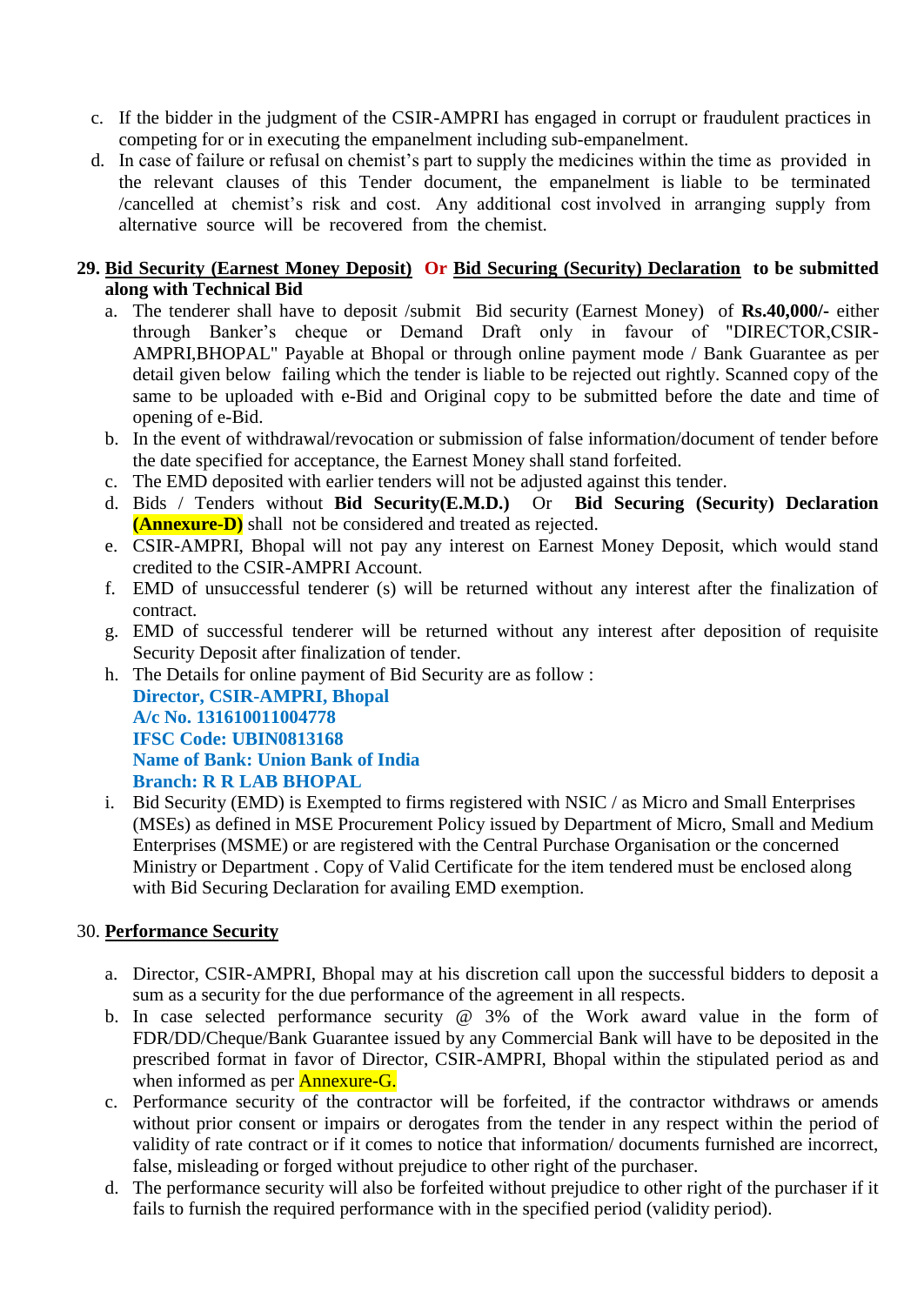- e. Performance Security deposit of successful tenderer will be returned without any interest on satisfactory performance and after the expiry of rate contract.
- f. Performance Security must remain valid for the contact period  $+ 60$  days. (i.e. for 12 months  $+ 2$ Months). In case of extension of contract the service provider has to submit the extension copy of Performance Security accordingly.
- 31. **Execution of Agreement**: After award of contract, the successful bidder has to execute an agreement with CSIR-AMPRI, Bhopal on Rs. 100/- stamp paper. The stamp paper will be provided by Chemist at his own cost.

## **32. Technical & Financial Bid requirement**

## **A. Part 1 (Technical Bid)**

- a. The chemist must hold valid licenses as on the date of submission of Bid in specified forms (Form 20, 20-B, 21, 21-B and 21-C) issued by the Drug Control Authority of the State under the provisions of Drugs and Cosmetics Act, 1940. The successful Bidder will further ensure that their license remain valid on the date of bid opening and till the end of the empanelment period.
- b. The Chemist must not have been convicted by the State Drugs Authorities and no case should be pending under the Drugs and Cosmetics Act and Rules.
- c. The tenderer must not have been black-listed/debarred/suspended/terminated by any organization during the last 01 (one) year. A declaration in this regard as per  $\triangle$  Annexure-C is to be attached.
- d. The bidder should have Goods and Services Tax Identification Number(GSTIN), Copy of GSTIN/provisionally issued GSTIN is to be attached.
- e. A copy of PAN allotted to the firm/owner.
- f. Bid Security Declaration as per Annexure-D
- g. Code of Integrity as per Annexure-E
- h. The details of Technical Bid must be submitted by firm on its latter head as per Annexure –A

### **B. Part 2 (Financial Bid)**

- a. The interested firms have to quote the percentage of discount, they would offer on the MRP, which shall be the basis of deciding the successful bidder, subject to compliance of other terms  $\&$ conditions of the tender.
- b. The acceptance of tender will be on the basis of maximum discount offered by the Chemist on MRP i.e. Maximum Retail Price which is printed on the packing/flaps/bottles. The Chemist will be paid on MRP minus discount and no Sales Tax, Octroi or any other levy/tax will be paid separately, which has to be borne by the Chemist. Tampering on the printed MRP of the manufacturer by the Chemist by use of stickers or any other means will not be accepted.
- c. Discount should be quoted in BOQ (attach with the tender) filled the BOQ as you quoted maximum discount in percentage, Discount should not be mentioned at any place other than in the Commercial Bid. If found so, the Bid shall stand rejected.

### 33. **Validity of Bids**

The quotations shall remain open for acceptance for 90 days from the date of opening of tenders. If required this office may ask for extension of validity of bid for a reasonable period. On failure to do so, bidder may have to forfeit the bid security (earnest money deposit).

### 34. **Acceptance of the Tender**

a. Director, CSIR-AMPRI, Bhopal does not pledge himself to accept the highest discount offered by any bidder and reserves the right of accepting/rejecting the whole or any part of the tender without assigning any reason.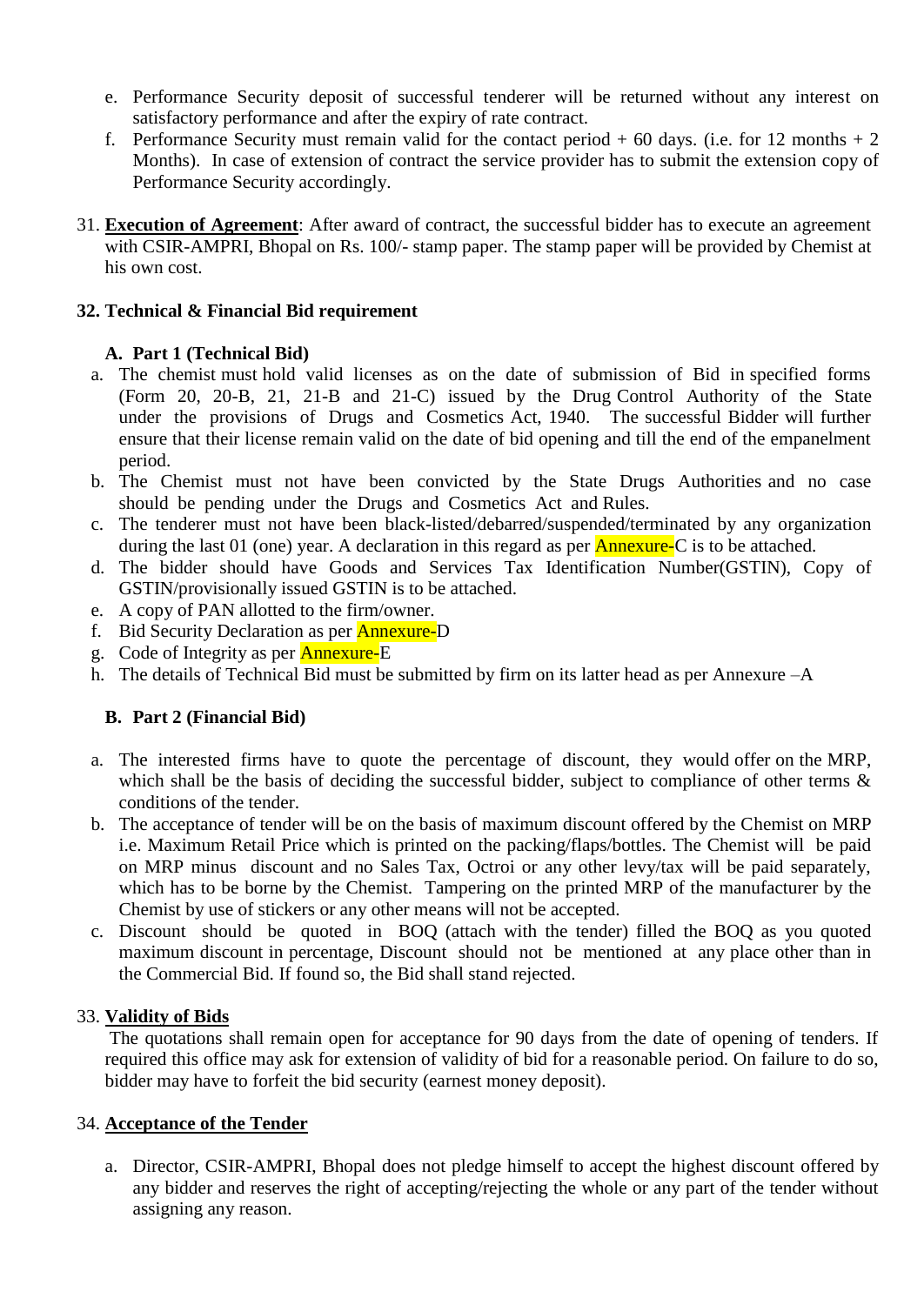- b. Offer of Acceptance by the purchaser will be communicated by a letter after completion of formalities required for the formal acceptance of tender & will be forwarded to tenderer as soon as possible and the instruction contained in the communication should be acted upon immediately.
- c. The bidder, whose tender is accepted will then send Contract Form in the prescribed format (as per performa communicated by Director, CSIR-AMPRI, Bhopal on a notarized stamp of Rs.100/ conveying his agreement and acceptance of the terms and conditions as part of Memorandum of understanding(MOU). The acceptance of this letter by Director, CSIR-AMPRI, Bhopal will conclude the contract and will be enforceable in law.
- d. Letter of acceptance of highest discount shall be taken from all technically qualified bidders before the allocation of units by Director, CSIR-AMPRI, Bhopal. The decision of Director, CSIR-AMPRI, Bhopal in this regard shall be final and binding.
- e. The premises of the bidder can be inspected by a team of officers nominated by Director, CSIR-AMPRI, Bhopal for physical verification of a) location of shop b) Verification of Original Documents and c) availability of cold chain (refrigerator and power back up system etc.) at any time during the whole tendering process as well as during the whole period of contract. In case the team is not satisfied with the veracity of the claim of the bidder and if it is found that statutory requirements are not complied with, the contract may be cancelled even after the award also. The decision of Director, CSIR-AMPRI, Bhopal will be final in this regard.

## 35. Dispute Resolution

- a. In the event of any question, dispute/difference arising under the agreement or in connection herewith (except as to matters the decision of which is specially provided under this agreement) the same shall be referred to the Delhi International Arbitration Centre for appointment of Arbitrator to adjudicate the dispute.
- b. The award of the arbitrator shall be final and binding on the parties. The Arbitrator may give interim award(s) and/or directions, as may be required.
- c. Subject to the aforesaid provisions, the arbitration and conciliation act, 1996 and the rules made hereunder and any modification thereof from time to time being in force shall be deemed to apply to the Arbitration proceedings under this clause.

### 36. JURISDICITION OF COURT

The courts at BHOPAL shall have the exclusive jurisdiction to try all disputes, if any, arising out of this agreement between the parties.

- 37. In case of any attempt of cartelization by bidder(s) with a view to hike up the prices and or influence/pressurize the buyer in any manner with regard to preparation of Rate Contract or any other procedure related to procurement thereafter, bid(s) of said bidder(s) may be rejected and the bidder(s) may be blacklisted for a minimum period of Two years/any other action deemed fit by Competent authority may be taken.
- 38. The Bidder, if selected, will have to supply Drugs (Allopathic) directly to the pensioners as per the prescription given by Medical Officer, CSIR-AMPRI, Bhopal
- 39. No guarantee can be given as to the minimum quantity.
- 40. Price Offer :
	- a. The quoted offer should include all taxes including GST , surcharge and other taxes as stipulated in the schedule and no packing and delivery charges will be given separately.
	- b. The highest discount offered for Branded medicines on Maximum Retail Price (MRP)(inclusive of all taxes) and Generic medicine on Maximum Retail Price(MRP)(inclusive of all taxes) in the Bid by eligible bidders will become the CSIR-AMPRI discount for Branded medicine and Generic medicine & shall be intimated to all the technically approved tenderers by a letter of offer. This offer should be accepted by the tenderer to be able to qualify further in tender process.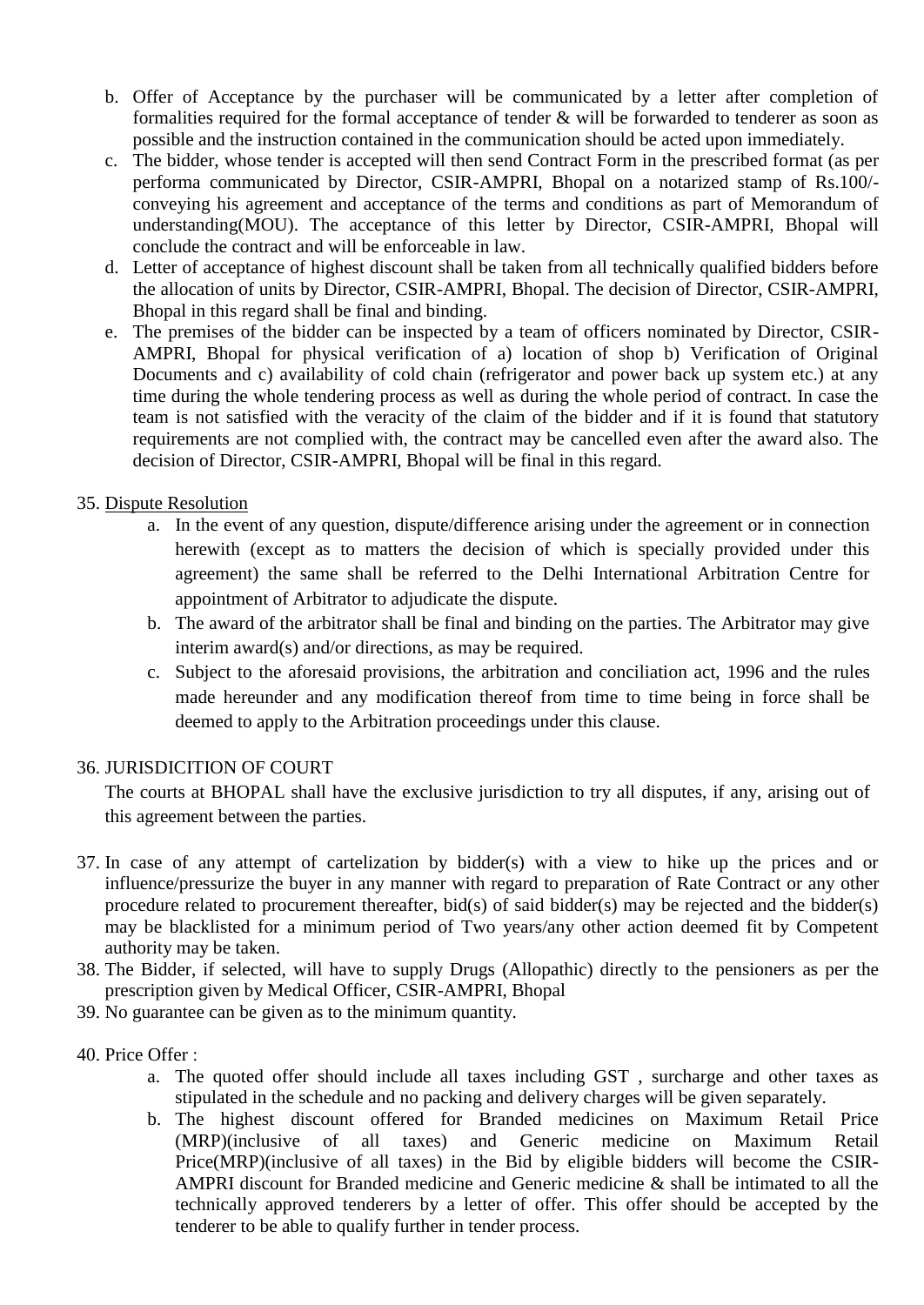- c. If the letter of acceptance is not received within the stipulated period the names of such tenderer would be excluded from the list of centers under consideration for empanelment.
- d. Director,CSIR-AMPRI,Bhopal reserves the right to accept any discount other than the highest discount, in case the Competent Authority identifies an attempt of cartelization or monopolization by one or more tenderers. The same will apply in case the highest discount quoting firm and counter-offer accepting firms is/are found to be incapable of making satisfactory supplies (as deduced from annual turnover of the firm and the number of dispensaries and hospitals to be allotted).
- 41. Price bid of only those bidders who are found responsive in the technical bid will be opened.
- 42. The acceptance of tender will normally be on the basis of maximum discount offered by the local Chemist on M.R.P. i.e. Maximum Retail Price which is printed on, the packing/flaps/ bottles. The Chemist will be paid on M.R.P minus discount and no GST/Other Tax, Octroi or any other levy/tax will be paid separately, which has to be borne by the Chemist. Tampering on the printed MRP of the manufacturer by the local chemist by use of stickers or any other means will not be accepted.
- 43. Non submission of any desired information in e-Tender will make the bidder Non-Qualified for the said e- Tender.
- 44. The Director,CSIR-AMPRI,Bhopal reserves the right to cancel the award/contract at any time during the currency of contract without assigning any reason thereof.
- 45. Tenderer will have to furnish documents in support of the information given in the tender. Original documents shall be submitted for verification as and when required.
- 46. The Director, CSIR-AMPRI, Bhopal reserves the right to reject any or all offers including the highest discount offer at any stage without assigning any reasons whatsoever.
- 47. Director, CSIR-AMPRI, Bhopal or its authorized representative reserves the right to decide which Local chemists shall normally serve the CSIR-AMPRI Dispensary. Without prejudice to this, any emergency purchase can be preferred from any of the Local Chemist by the pensioners. The decision of Director, CSIR-AMPRI, Bhopal shall be final and binding on all Empanelled Chemists.
- 48. Not following all the terms & conditions of e-Tender Enquiry, furnishing wrong information and false documents will make the tenderer ineligible and liable to be debarred / blacklisted from participation in future CSIR-AMPRI, Bhopal Contracts for two years along with forfeiting the earnest money/Performance Security in addition to legal action as deemed fit.
- 49. Appointed chemist shall attend the meeting with Competent Authority of CSIR-AMPRI as and when called for.
- 50. Insolvency and Breach of Contract:
	- a. The Director,CSIR-AMPRI,Bhopal may at any time by notice in writing summarily terminate the contract without Compensation to the contractor in any of the following contingencies, that is to say:-
	- b. if the contractor being an individual or if firm, any partner in the contractor's firm, shall at any time be adjudged insolvent or shall have a receiving order or orders for administration of his estate made against him or shall take any proceedings for liquidation or composition under any insolvency Act for the time being in force or shall make any conveyance or assignment of this effects or enter into any arrangements or composition with his creditors or suspend payment or if the firm be dissolved under Partnership Act, or
	- c. If the contractor being a company shall pass a resolution or the courts shall make an order for the liquidation of the affairs or a receiver or Manager on behalf of the debenture holder shall be appointed or circumstances shall have arisen which entitled the court or debenture holders to appoint a receiver or Manager, or
	- d. If the contractor commits any breach of this contract not herein specifically provided for in the tender document. Provided always that such determination shall not prejudice any right of action or remedy which shall have accrued or shall accrue thereafter to the purchaser and provided also that the contractor shall be liable to pay the purchaser for any extra expenditure incurred thereby put to but shall not be entitled to any gain on repurchased.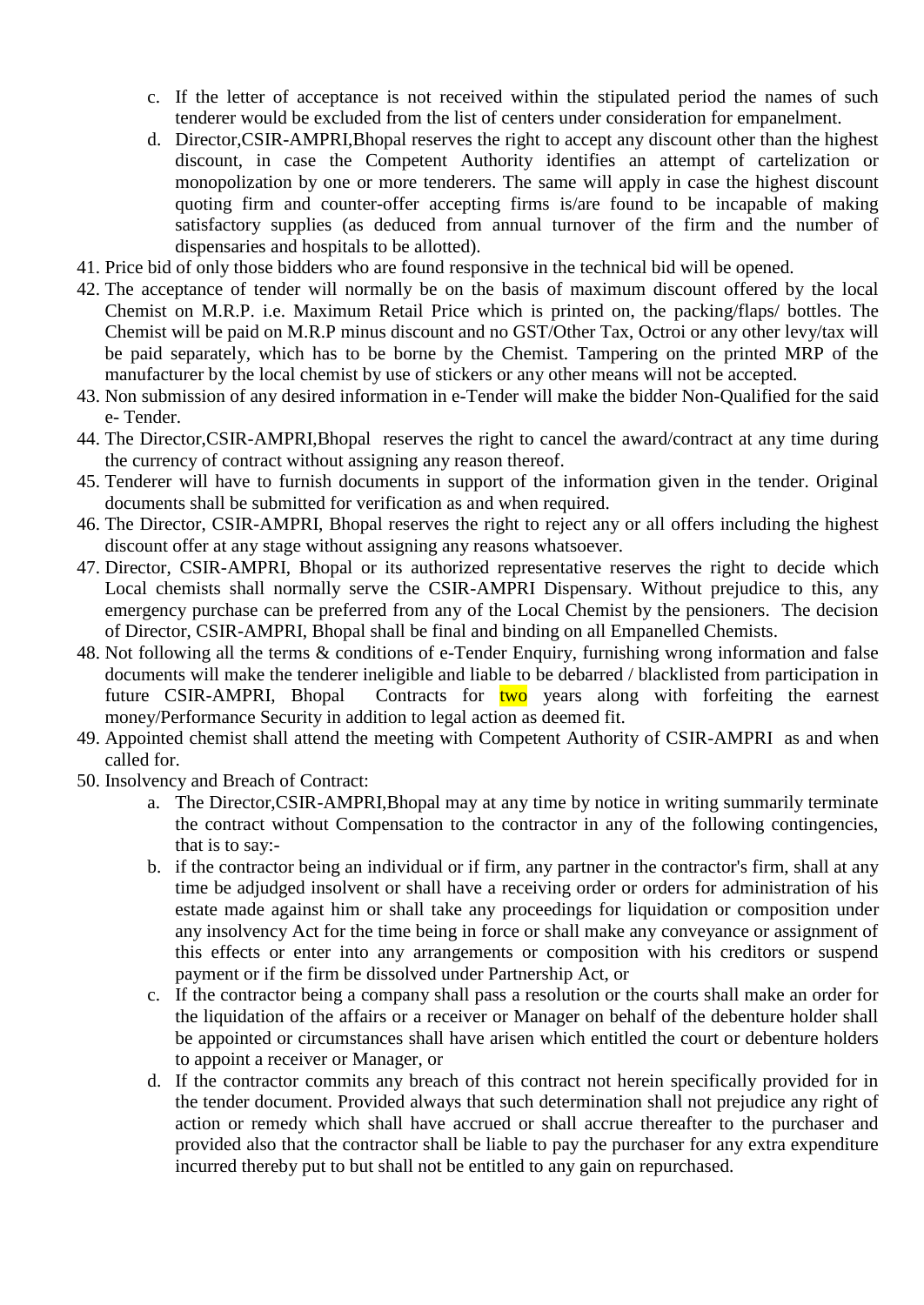- 51. It is the sole responsibility of the tenderer to submit the tender Online. All documents as listed above should be clear & legible, duly attested with Sign & Seal, properly indexed & serially page numbered. All documents should be duly signed digitally for online submission by the authorized signatory. Copies to be uploaded and submitted online should be in proper resolution.
- 52. It may be noted that, no correspondence shall be entertained till the tender is finalized. However the bidder has to provide necessary information if called upon at any stage.
- 53. Force Majeure: If at any time during the applicability of Rate Contract the bidder fails to discharge its Obligation due to force majeure(natural disaster or act of God etc.) he will promptly notify the Director,CSIR-AMPRI,Bhopal or its representative about the happening of such an event. The Director,CSIR-AMPRI,Bhopal or its representative is solely entitled to terminate the order/contract in respect of such performance of the bidder(s) obligations if he so desires. The obligations under the contract on behalf of bidder for the contract shall be resumed as soon as practicable after the event has come to an end or ceased to exist.
- 54. Tenderer will be liable for cancellation of the contract for any misleading information found at any time during the currency of the contract.
- 55. It may be noted that If the above instructions are not adhered to by the tenderer, the quotation may summarily be rejected.
- 56. Conditional Bids / tenders shall not be accepted.

#### **57. How to apply**

Chemists/Pharmacies meeting the above mentioned terms and conditions can submit the bids document by visiting CPP portal https://entenders.gov.in/eprocure/app.

The financial bids of only those chemists/pharmacies who pre-qualify in the technical bid will be opened on stipulated date and time.

If any information furnished by the agency is found to be incorrect at any stage during the empanelled period, it will liable to be debarred from.

The Director, CSIR-AMPRI, Bhopal reserves the right to accept or reject any or all tenders in full or part thereof and to annul the tendering process without assigning any reason whatsoever and his decision on all matters in this regard shall be final & binding.

**Administrative Officer**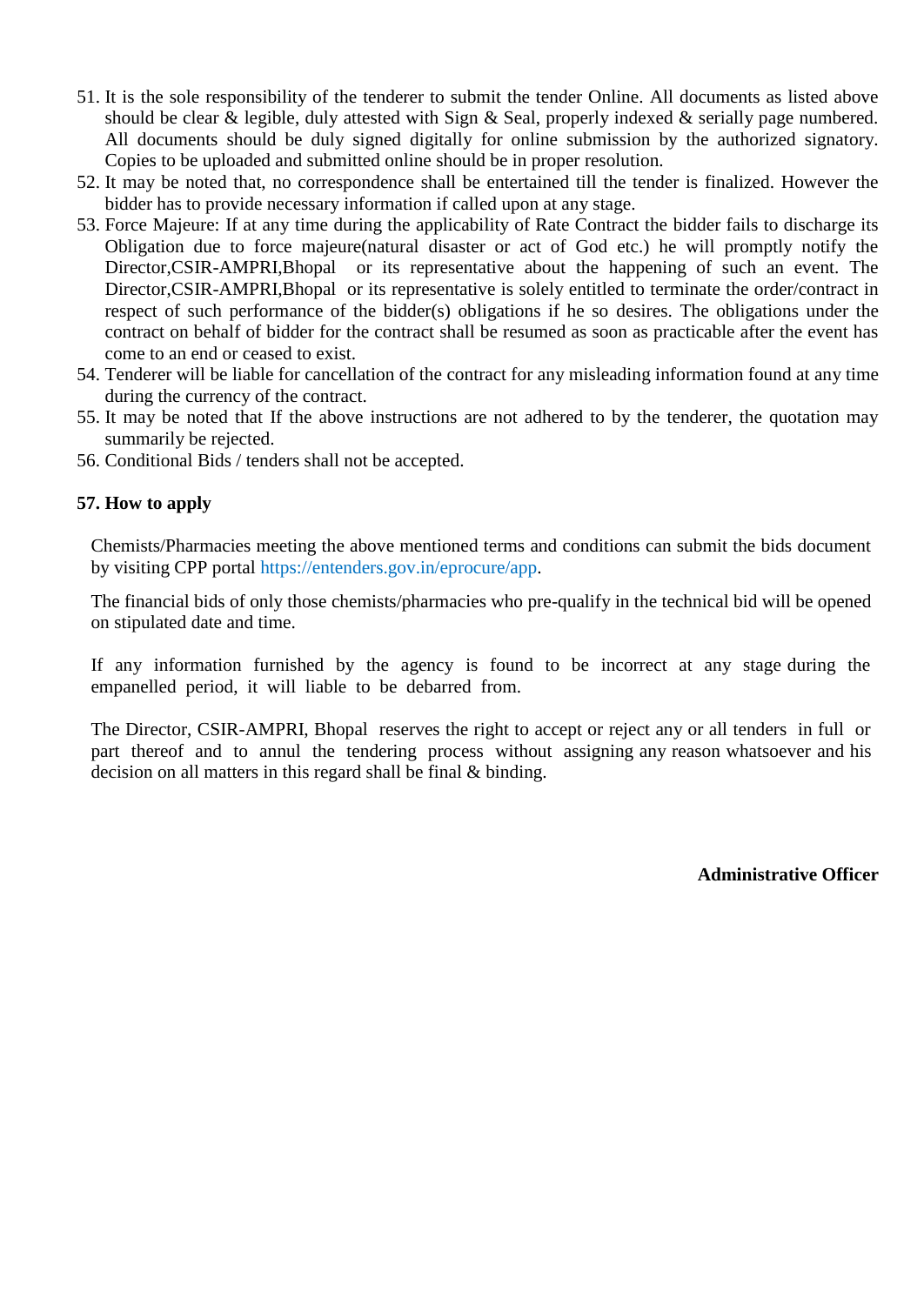# **ADVANCED MATERIALS & PROCESSES RESEARCH INSTITUTE, BHOPAL (COUNCIL OF SCIEN TIFIC & INDUSTRIAL RESEARCH)**

## TECHNICAL BID

#### **Empanelment of Chemists for supply of medicines on credit basis to CSIR-AMPRI Pensioners and their dependent family members**

#### {NIT No:**AMPRI/GEN/MED/2022**}

| S.No.            | Particulars                                                                                    | Details |
|------------------|------------------------------------------------------------------------------------------------|---------|
| 1.               | Name & Address of the Chemist                                                                  |         |
|                  |                                                                                                |         |
|                  |                                                                                                |         |
|                  |                                                                                                |         |
|                  | Telephone No.                                                                                  |         |
|                  | Mobile No.                                                                                     |         |
|                  |                                                                                                |         |
|                  | Email ID                                                                                       |         |
| 2.               | Constitution(Company/Partnership/Proprietorship)                                               |         |
| $\overline{3}$ . | Whether Manufacturer/Authorised                                                                |         |
|                  | Distributor/Dealer/Agency                                                                      |         |
|                  |                                                                                                |         |
| 4.               | Details of Registration (attach proof)                                                         |         |
|                  | <b>Registering Authority</b>                                                                   |         |
|                  |                                                                                                |         |
|                  |                                                                                                |         |
|                  | Registration No. & Date                                                                        |         |
| 5.               |                                                                                                |         |
|                  | Drug License No., Date and validity of Drug<br>Allopathic<br>Medicines (Self<br>License<br>for |         |
|                  | of relevant documents to be<br>copies<br>attested                                              |         |
|                  | enclosed)                                                                                      |         |
| 6.               | Sales Tax No. (if applicable)                                                                  |         |
|                  |                                                                                                |         |
| 7.               | <b>GST/VAT/TIN</b><br>Registration,<br>as                                                      |         |
|                  | applicable<br>(Self<br>attested<br>of<br>copy                                                  |         |
|                  | Certificate<br><b>GST/VAT/TIN</b><br>No.<br>to<br>be                                           |         |
|                  | enclosed)                                                                                      |         |
| 8.               | Permanent Account Number (PAN) (Copy of                                                        |         |
|                  | PAN Card to be enclosed)                                                                       |         |
|                  |                                                                                                |         |
| 9.               | Whether<br><b>Billing</b><br>is<br>the<br>System<br>computerized? (Yes/No)                     |         |
|                  |                                                                                                |         |
|                  |                                                                                                |         |
| 10.              | Whether the firm has been convicted by the State                                               |         |
|                  | Drugs Authorities and if any case is pending under                                             |         |
|                  | the Drugs and Cosmetics Act and Rules?                                                         |         |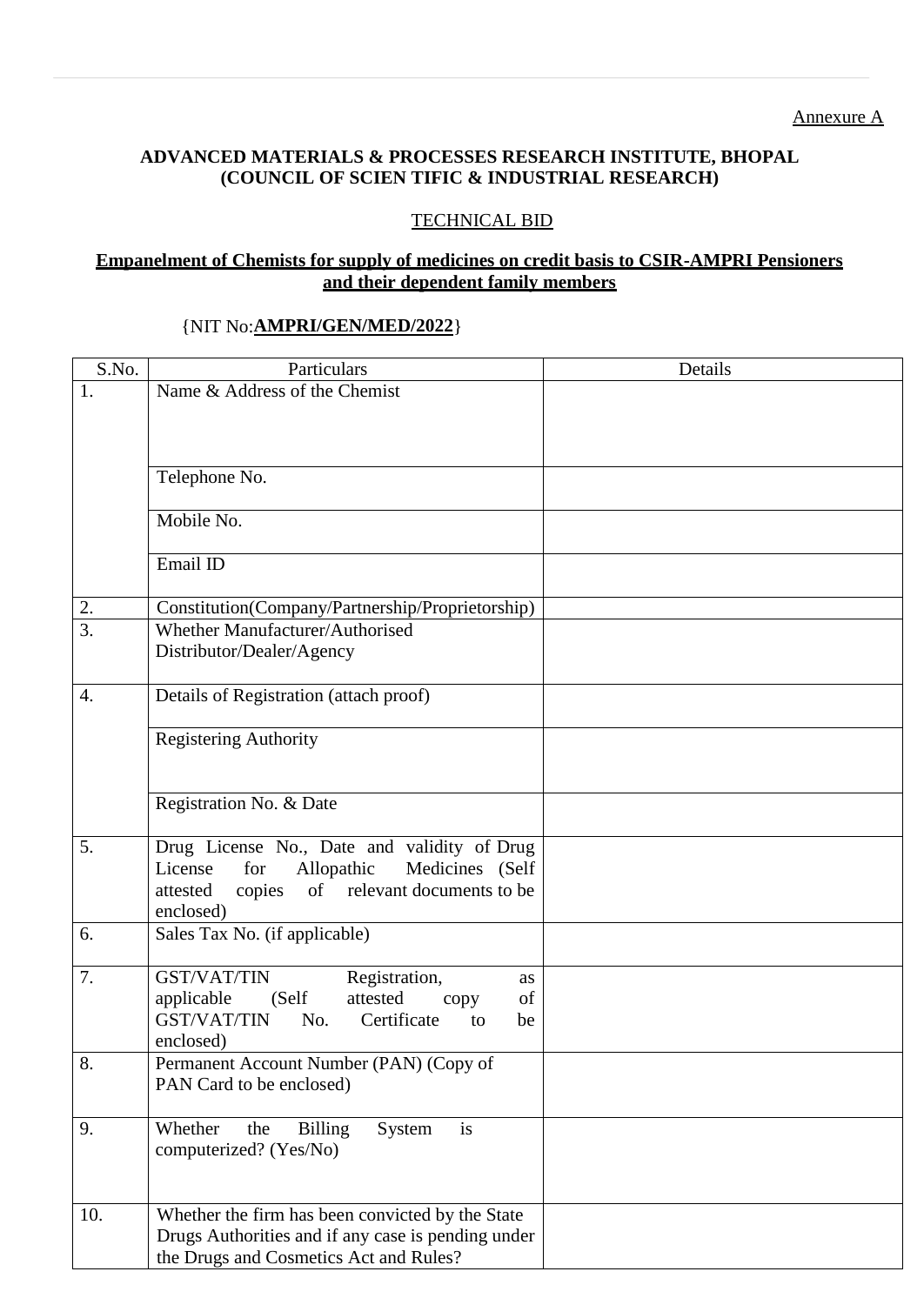|     | (Yes/No)                                         |                                            |
|-----|--------------------------------------------------|--------------------------------------------|
|     | and                                              |                                            |
|     | Whether the firm is blacklisted/                 |                                            |
|     | debarred/suspended/terminated by<br>any          |                                            |
|     | Government Department/ Undertaking during the    |                                            |
|     | last one year? $(Yes/No)$                        |                                            |
|     |                                                  |                                            |
|     | A declaration to this effect must be enclosed as |                                            |
|     | per Annexure-C.                                  |                                            |
| 11. | Whether the Chemist is willing to supply         |                                            |
|     | medicines to AMPRI<br>Dispensary                 |                                            |
|     | immediately based on the prescription slip       |                                            |
|     | issued by Medical Officers of CSIR-AMPRI in      |                                            |
|     | AMPRI Dispensary and has all the facilities      |                                            |
|     | required to cater to a large customer base like  |                                            |
|     | AMPRI and other hospitals. Yes/No                |                                            |
| 13. | <b>Bank Account Details</b>                      | Please provide details as per the attached |
|     |                                                  | proforma (Annexure-B)                      |

I have gone through terms & conditions of NIT carefully and accept the same and provide all the information/documents as mentioned above. Copy of NIT duly signed at each page is enclosed.

Name of the Authorized Signatory : …………………………………

Seal of the Chemist : ………………………………… Date

: …………………………………

Signature & Seal of Authorized Signatory/Chemist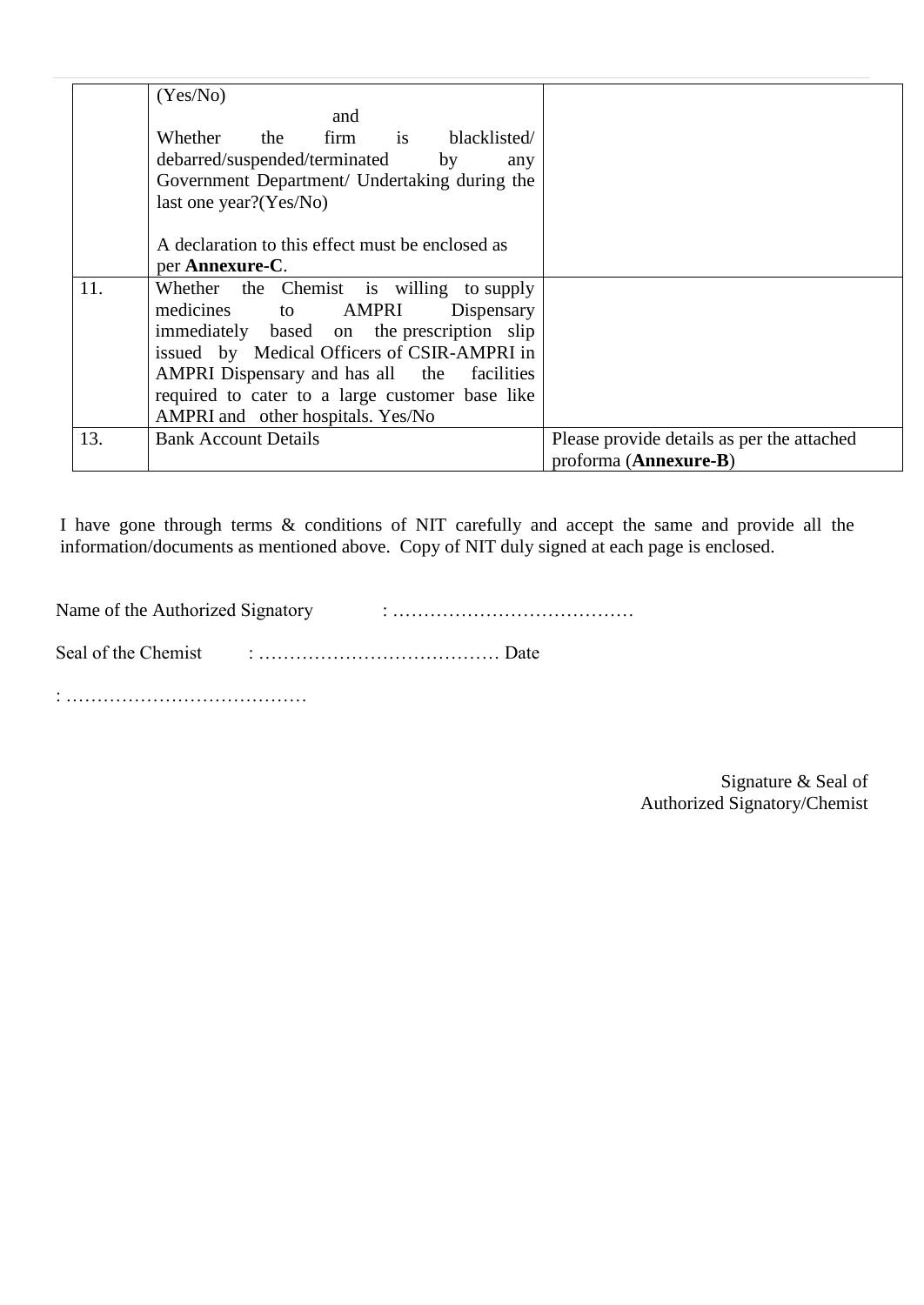## **ADVANCED MATERIALS & PROCESSES RESEARCH INSTITUTE, BHOPAL (COUNCIL OF SCIENTIFIC & INDUSTRIAL RESEARCH)**

## {NIT No:**AMPRI/GEN/MED/2022**}

#### Proforma for Bank Account Particulars for e-Payment

| Sr.              | Particulars                                                         | Details |  |
|------------------|---------------------------------------------------------------------|---------|--|
| No.              |                                                                     |         |  |
| 1.               | Name & Address of the Chemist                                       |         |  |
|                  |                                                                     |         |  |
|                  |                                                                     |         |  |
| 2.               | Name of the Beneficiary Account                                     |         |  |
|                  |                                                                     |         |  |
| $\overline{3}$ . | Account No.                                                         |         |  |
|                  |                                                                     |         |  |
| $\overline{4}$ . | <b>Nature of Account</b>                                            |         |  |
|                  | Saving/Current                                                      |         |  |
| $\overline{5}$ . | Name & Address of the Bank                                          |         |  |
|                  |                                                                     |         |  |
|                  |                                                                     |         |  |
|                  |                                                                     |         |  |
|                  | Telephone No./Mobile No.                                            |         |  |
|                  |                                                                     |         |  |
|                  | Email ID                                                            |         |  |
|                  |                                                                     |         |  |
| 6.               | IFSC Code(copy of cancelled cheque                                  |         |  |
|                  | is to be attached)                                                  |         |  |
| 7.               | <b>MICR Code</b>                                                    |         |  |
|                  |                                                                     |         |  |
| 8.               | <b>Branch Code</b>                                                  |         |  |
|                  | We declare that the information provided above is true and correct. |         |  |
|                  |                                                                     |         |  |

Signature: ……………………….. Date :// …../…../2022 Name: …………………………... (Seal of the Vendor)

Verification:

 $\Omega$ .

Certified that the bank account particulars/details as given above are correct as per Bank record.

Signature of Branch Manager with seal of the Bank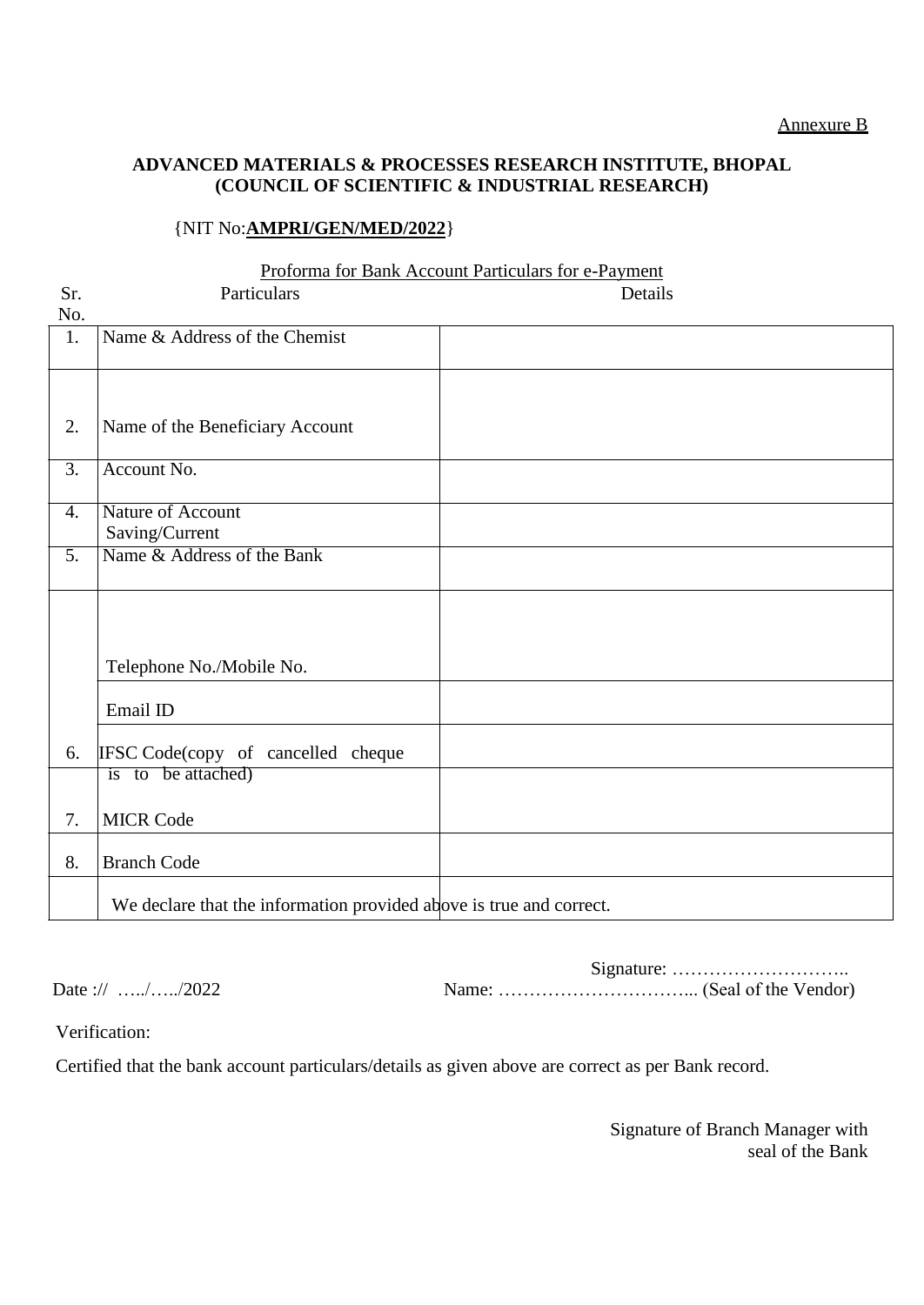#### Annexure C

### <u>D E C L A R A T I O N</u> (On company's letter head/pad)

#### {NIT No. **AMPRI/GEN/MED/2022**}

| I/We, | (name) the sole proprietor/partnerof |       |
|-------|--------------------------------------|-------|
| M/s.  | (company)                            | name) |

do hereby solemnly affirm and declare as under :

- 1. That my/our firm has never been convicted by the State Drugs Authorities and no case is pending under the Drugs and Cosmetics Act and Rules.
- 2. That my/our firm is not black-listed / debarred / suspended / terminated by any organization during the last 01 (one) year.

Date: //……/…../2022 Place:  $\qquad \qquad \qquad$ 

Signature & Seal of Authorized Signatory/Chemist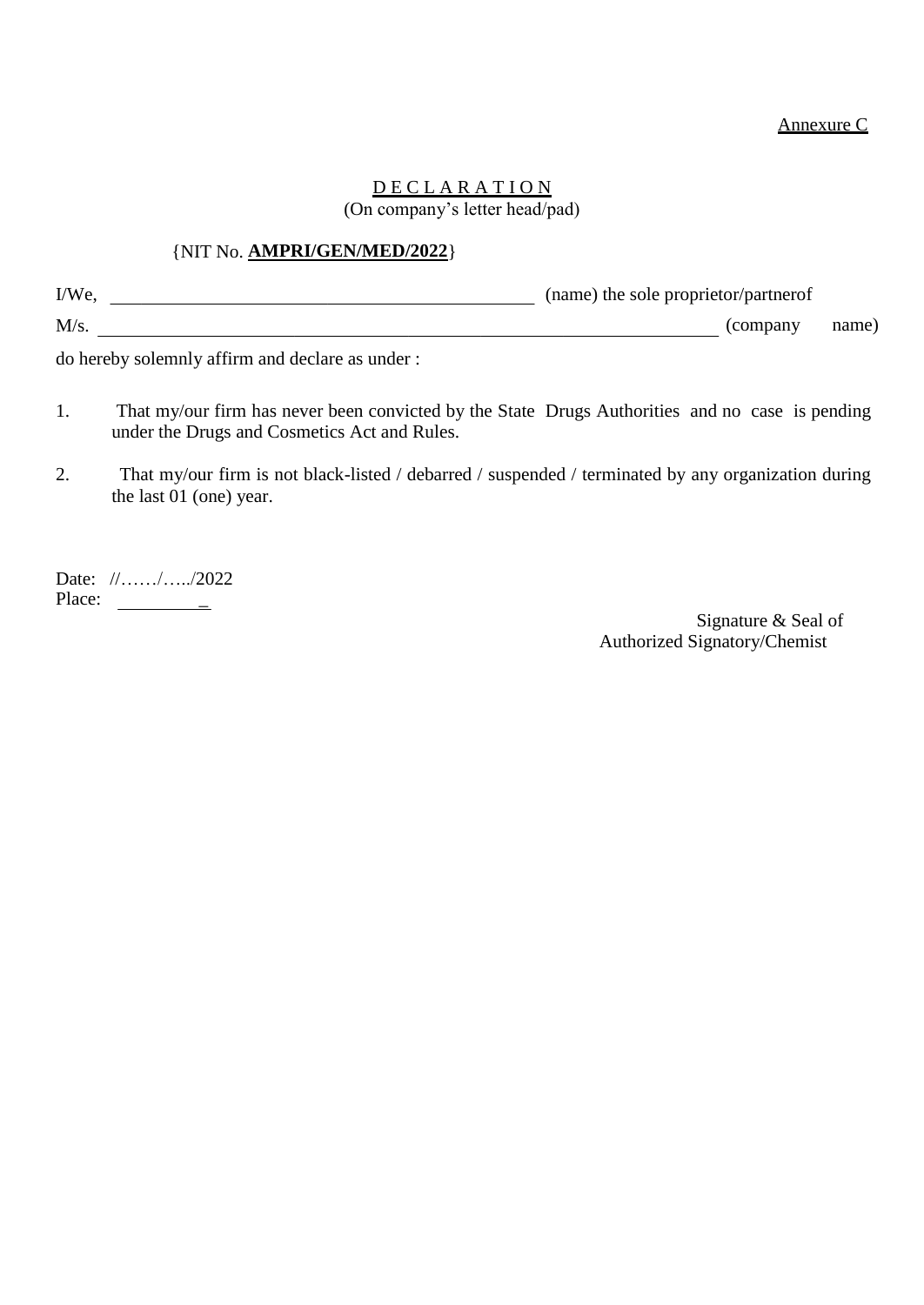### **Annexure–D**

#### **Bid-Securing (Security) Declaration Form**

Date:\_\_\_\_\_\_\_\_\_\_\_\_\_\_\_\_\_\_\_ Bid No. \_\_\_\_\_\_\_\_\_\_\_\_\_\_\_\_\_

To (insert complete name and address of the purchaser)

I/We. The undersigned, declare that:

I/We understand that, according to your conditions, bids must be supported by a Bid Securing Declaration.

I/We accept that I/We may be disqualified from bidding for any contract with you for a period of one year from the date of notification if I am /We are in a breach of any obligation under the bid conditions, because I/We

- (a) have withdrawn/modified/amended, impairs or derogates from the tender, my/our Bid during the period of bid validity (Minimum 90 days) specified in the form of Bid; or
- (b) having been notified of the acceptance of our Bid by the purchaser during the period of bid validity (i) fail or reuse to execute the contract, if required, or (ii) fail or refuse to furnish the Performance Security, in accordance with the Instructions to Bidders

I/We understand this Bid Securing Declaration shall cease to be valid if I am/we are not the successful Bidder, upon the earlier of (i) the receipt of your notification of the name of the successful Bidder; or (ii) thirty days after the expiration of the validity of my/our Bid.

**Signed:** (insert signature of person whose name and capacity are shown) in the capacity of (insert legal capacity of person signing the Bid Securing Declaration). Name: (insert complete name of person signing he Bid Securing Declaration) Duly authorized to sign the bid for an on behalf of : (insert complete name of Bidder)

Dated on \_\_\_\_\_\_\_\_\_\_\_\_\_\_\_\_ day of \_\_\_\_\_\_\_\_\_\_\_\_\_\_\_\_\_\_(insert date of signing) Corporate Seal (where appropriate)

(Note: In case of a Joint Venture, the Bid Securing Declaration must be in the name of all partners to the Joint Venture that submits the bid)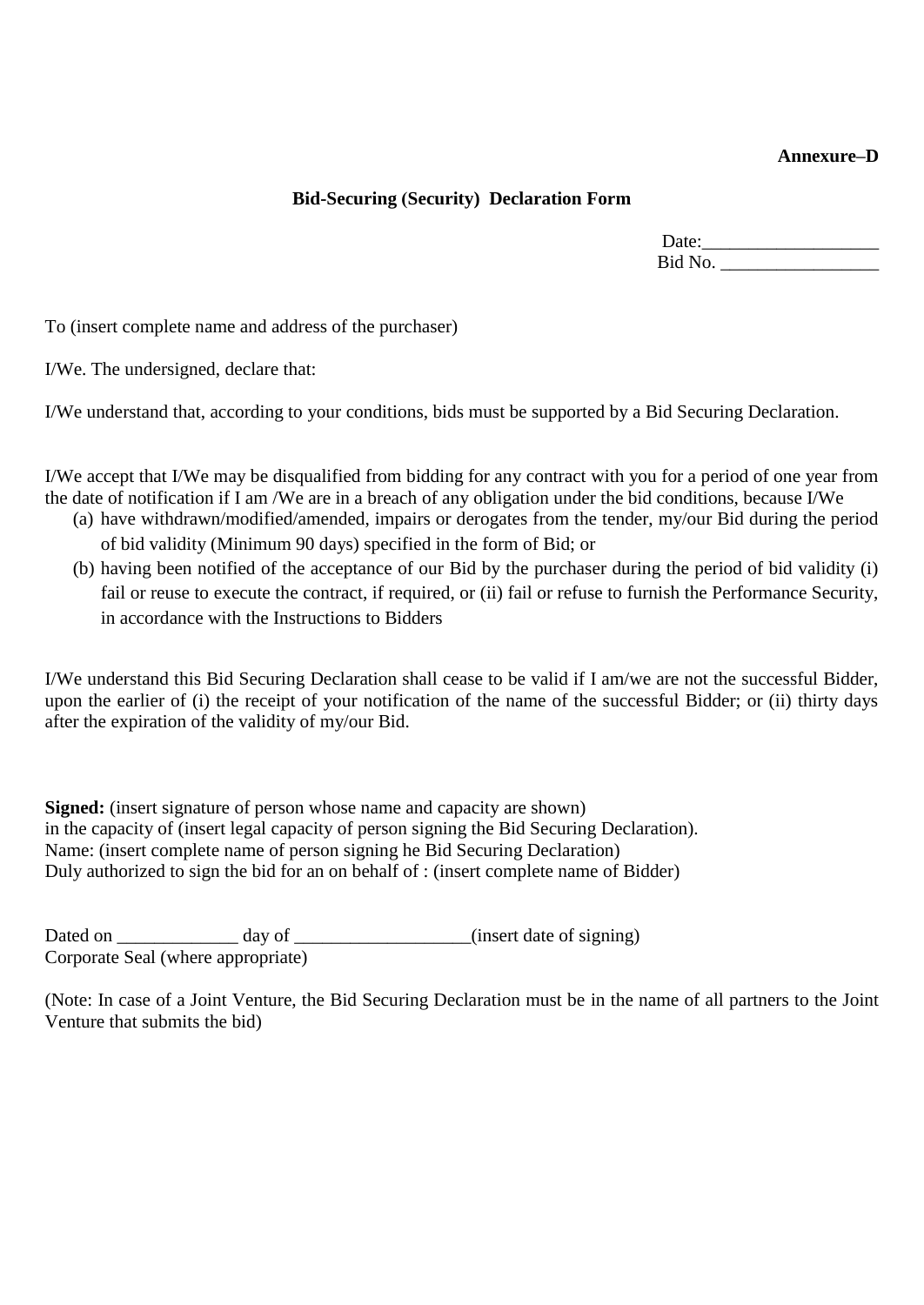## **BID SECURITY FORM (Format for Bank Guarantee for E.M.D.)**

| Whereas                                                                                                       |                                                   | (hereinafter called the tenderer") has submitted their offer dated |
|---------------------------------------------------------------------------------------------------------------|---------------------------------------------------|--------------------------------------------------------------------|
| for the supply of                                                                                             | <u> 1990 - Johann Barbara, martxa alemaniar a</u> | (hereinafter called the tender")                                   |
| against the purchaser's Bid No.                                                                               |                                                   |                                                                    |
| KNOW ALL MEN by these presents that WE                                                                        |                                                   | of                                                                 |
|                                                                                                               | having our registered office at                   |                                                                    |
|                                                                                                               |                                                   | are bound unto (hereinafter called                                 |
| the "Purchaser")                                                                                              |                                                   |                                                                    |
| In the sum of                                                                                                 |                                                   | for which                                                          |
| payment will and truly to be made to the said Purchaser, the Bank binds itself, its successors and assigns by |                                                   |                                                                    |
| these presents. Sealed with the Common Seal of the said Bank this _______________ day of ___________          |                                                   |                                                                    |
| 20                                                                                                            |                                                   |                                                                    |

### THE CONDITIONS OF THIS OBLIGATION ARE:

- 1. If the tenderer withdraws or amends or modifies or impairs or derogates from the Tender in any respect within the period of validity of this tender.
- Or
- 2. If the tenderer having been notified of the acceptance of his tender by the Purchaser during the period of its validity:-

A. If the tenderer fails to furnish the Performance Security for the due performance of the contract. B Fails or refuses to accept/execute the contract.

WE undertake to pay the Purchaser up to the above amount upon receipt of its first written demand, without the Purchaser having to substantiate its demand, provided that in its demand the Purchaser will note that the amount claimed by it is due to it owing to the occurrence of one or both the two conditions, specifying the occurred condition or conditions.

This guarantee will remain in force up to and including 45 days after the period of tender validity i.e., up to and any demand in respect thereof should reach the Bank not later than this date.

> (Signature of the authorized officer of the Bank) Name and designation of the officer Seal,

\_\_\_\_\_\_\_\_\_\_\_\_\_\_\_\_\_\_\_\_\_\_

Name & Address of the Issuing Branch of the Bank

**Note: Whenever the bidder chooses to submit the Bid Security in the form of Bank Guarantee, then he should advise the banker issuing the Bank Guarantee to immediately send by Registered Post (A.D.) an unstamped duplicate copy of the Guarantee directly to the Purchaser with a covering letter to compare with the original BG for the correctness, genuineness, etc.**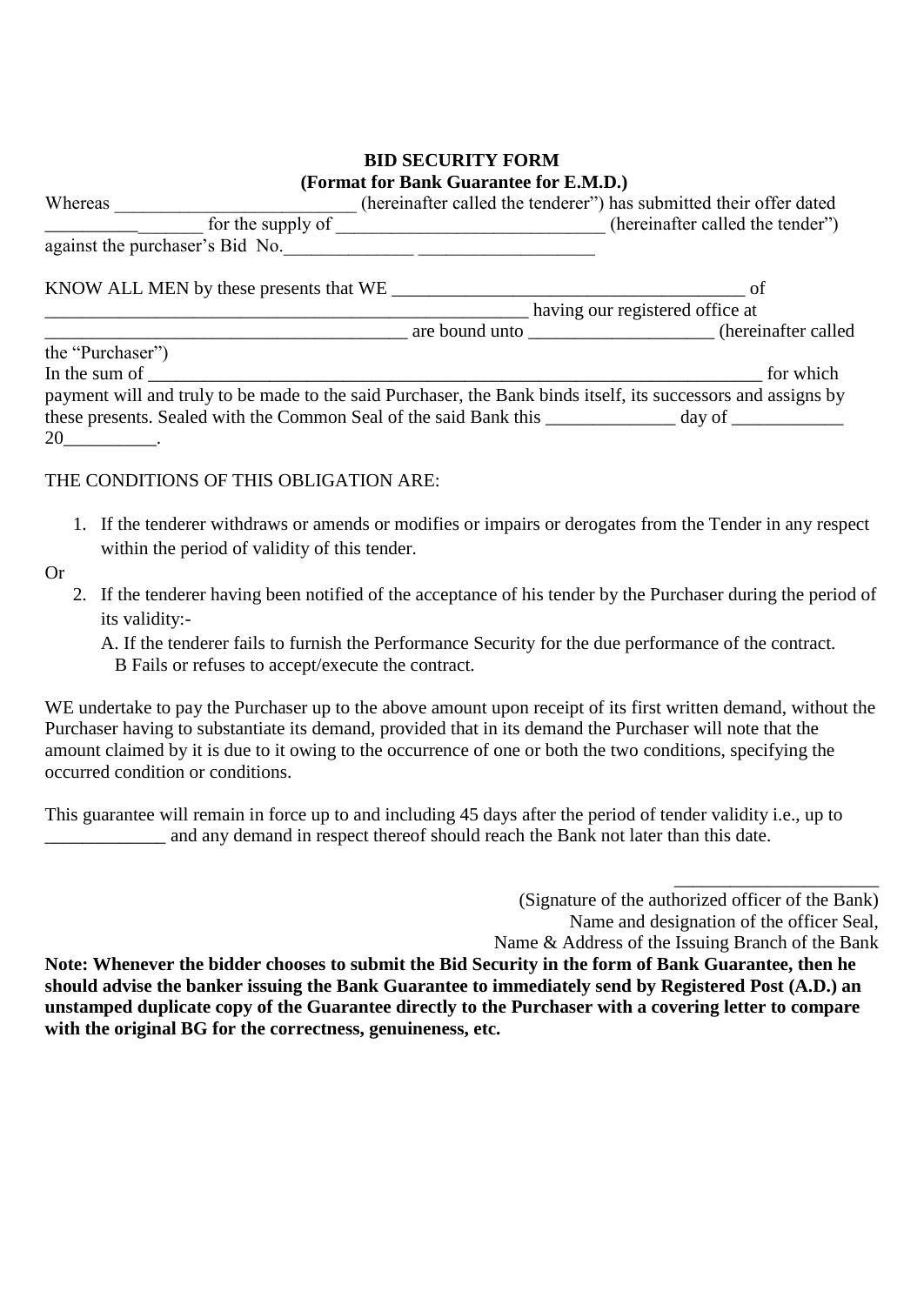**Format for declaration by the Bidder for Code of Integrity & conflict of interest** (Refer para 3.2.1  $& 5.1.2$  (ix)(m) of the CSIR Manual)

(On the Letter Head of the Bidder)

Ref. No: Date

\_\_\_\_\_\_\_\_\_\_\_\_\_\_\_\_\_

To, Director, CSIR-AMPRI, Bhopal. (Name & address of the Purchaser)

Sir,

With reference to your Tender No. **AMPRI/GEN/MED/2022** dated \_\_\_\_\_\_\_\_\_\_\_\_\_ I/We hereby declare that we shall abide by the Code of Integrity for Public Procurement as mentioned under Para Tender document and have no conflict of interest.

The details of any previous transgressions of the code of integrity with any entity in any country during the last three years or of being debarred by any other Procuring Entity are as under:

a. b. c.

We undertake that we shall be liable for any punitive action in case of transgression/ contravention of this code.

Thanking you,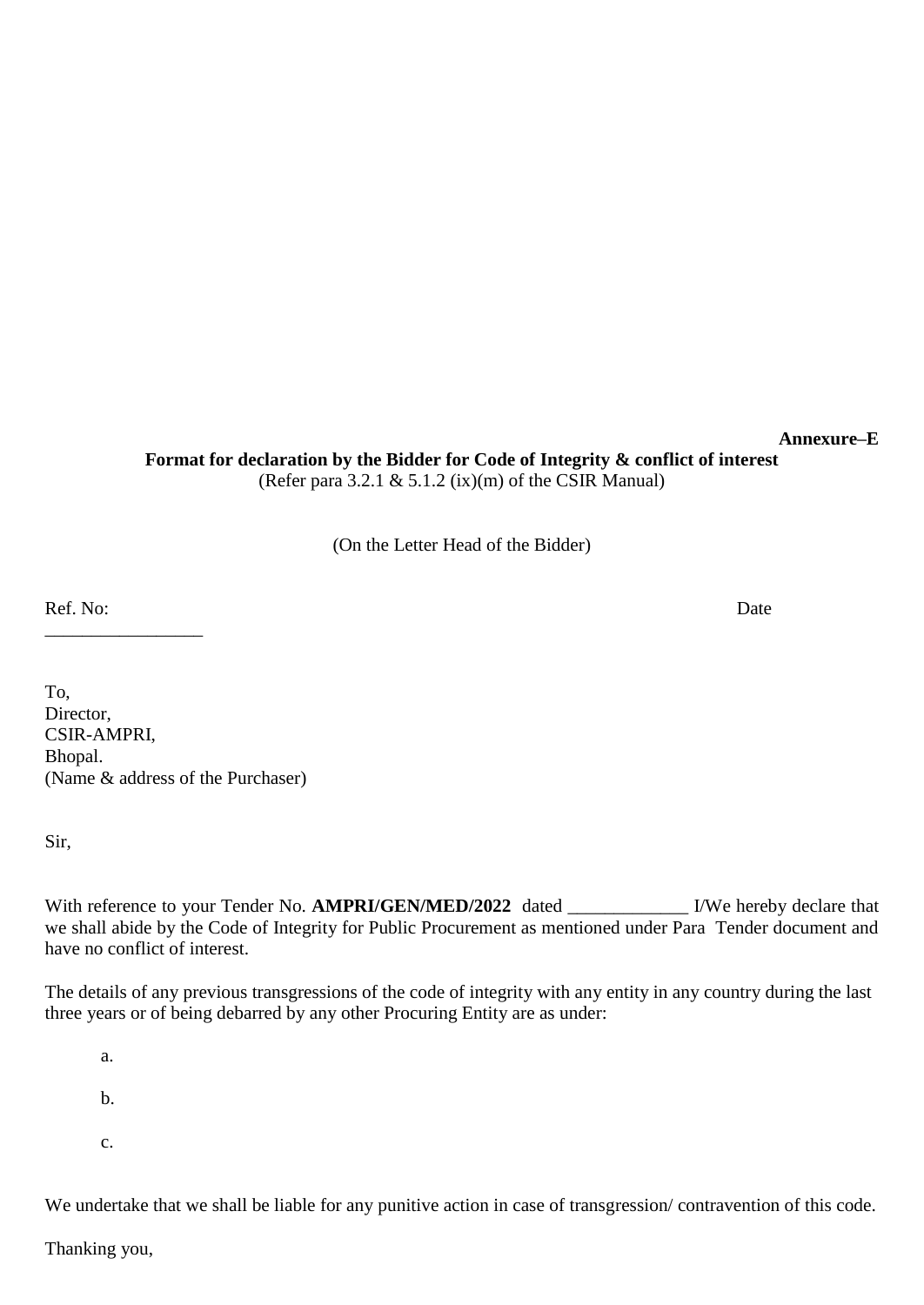Yours sincerely,

Signature (Name of the Authorized Signatory) Company Seal

### **Code of Integrity (T&C for** Annexure–E)

- 1. The bidders/suppliers should sign a declaration about abiding by the Code of Integrity for Public Procurement in bid documents. In case of any transgression of this code, the bidder is not only liable to be removed from the list of registered suppliers, but it would be liable for other punitive actions such as cancellation of contracts, banning and blacklisting or action in Competition Commission of India, and so on.
- 2. **Code of integrity for Public Procurement**: The Purchaser as well as bidders, suppliers, contractors and consultants should observe the highest standard of ethics and should not indulge in the following prohibited practices, either directly or indirectly, at any stage during the procurement process or during execution of resultant contracts:
	- A. **"corrupt practice**": making offers, solicitation or acceptance of bribe, rewards or gifts or any material benefit, in exchange for an unfair advantage in the procurement process or to otherwise influence the procurement process or contract execution;
	- B. **"Fraudulent practice**": any omission or misrepresentation that may mislead or attempt to mislead so that financial or other benefits may be obtained or an obligation avoided. This includes making false declaration or providing false information for participation in a tender process or to secure a contract or in execution of the contract;
	- C. **"anti-competitive practice**": any collusion, bid rigging or anti-competitive arrangement, or any other practice coming under the purview of the Competition Act, 2002, between two or more bidders, with or without the knowledge of the purchaser, that may impair the transparency, fairness and the progress of the procurement process or to establish bid prices at artificial, non-competitive levels;
	- D. **"coercive practice**": harming or threatening to harm, persons or their property to influence their participation in the procurement process or affect the execution of a contract;
	- E. **"conflict of interest**": participation by a bidding firm or any of its affiliates that are either involved in the consultancy contract to which this procurement is linked; or if they are part of more than one bid in the procurement; or if the bidding firm or their personnel have relationships or financial or business transactions with any official of purchaser who are directly or indirectly related to tender or execution process of contract; or improper use of information obtained by the (prospective) bidder from the purchaser with an intent to gain unfair advantage in the procurement process or for personal gain; and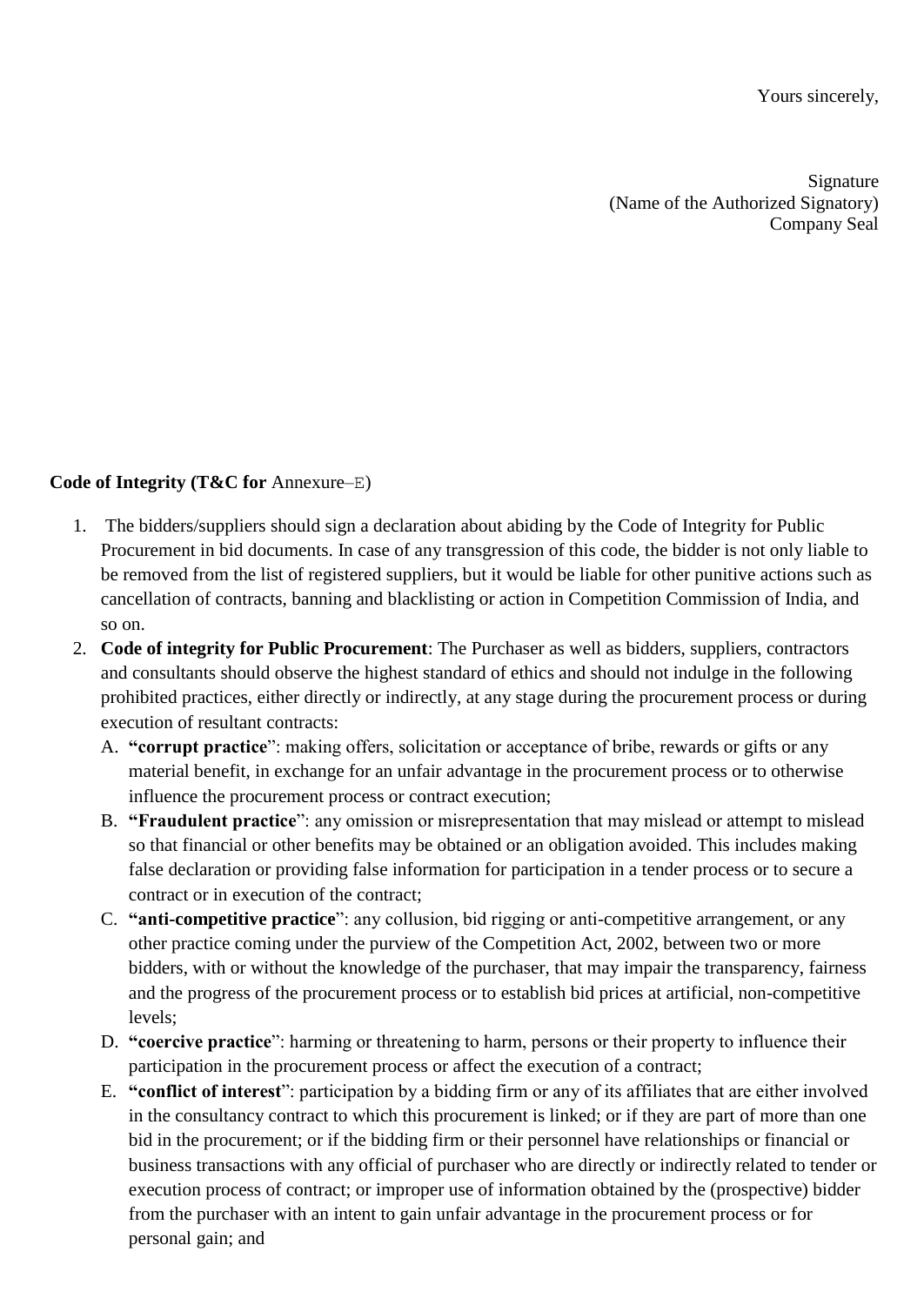F. **"Obstructive practice"**: materially impede the purchaser's investigation into allegations of one or more of the above mentioned prohibited practices either by deliberately destroying, falsifying, altering; or by concealing of evidence material to the investigation; or by making false statements to investigators and/or by threatening, harassing or intimidating any party to prevent it from disclosing its knowledge of matters relevant to the investigation or from pursuing the investigation; or by impeding the purchaser's Entity's rights of audit or access to information;

# 3. **Obligations for Proactive disclosures**

- **A.** The Purchaser as well as bidders, suppliers, contractors and consultants, are obliged under Code of Integrity for Public Procurement to sue-moto proactively declare any conflicts of interest (coming under the definition mentioned above – pre-existing or as and as soon as these arise at any stage) in any procurement process or execution of contract. Failure to do so would amount to violation of this code of integrity; and
- **B.** The bidder must declare, whether asked or not in a bid document, any previous transgressions of such a code of integrity with any entity in any country during the last three years or of being debarred by any other Procuring Entity. Failure to do so would amount to violation of this code of integrity;
- **C.** To encourage voluntary disclosures, such declarations would not mean automatic disqualification for the bidder making such declarations. The declared conflict of interest would be evaluated and mitigation steps, if possible, taken by the purchaser.
- 4. **Punitive Provisions** Without prejudice to and in addition to the rights of the Purchaser to other penal provisions as per the bid documents or contract, if the Purchaser comes to a conclusion that a (prospective) bidder/supplier, directly or through an agent, has violated this code of integrity in competing for the contract or in executing a contract, the purchaser may take appropriate measures including one or more of the following:

# **A. If his bids are under consideration in any procurement**:

- i. Forfeiture or encashment of bid security;
- ii. Calling off of any pre-contract negotiations; and
- iii. Rejection and exclusion of the bidder from the procurement process.

# **B. If a contract has already been awarded**

- I. Cancellation of the relevant contract and recovery of compensation for loss incurred by the purchaser;
- II. Forfeiture or encashment of any other security or bond relating to the procurement;
- III. Recovery of payments including advance payments, if any, made by the purchaser along with interest thereon at the prevailing rate.

# **C. Provisions in addition to above:**

- i. Removal from the list of registered suppliers and banning/debarment of the bidder from participation in future procurements of the purchaser for a period not less than one year;
- ii. In case of anti-competitive practices, information for further processing may be filed under a signature of the Joint Secretary level officer, with the Competition Commission of India;
- iii. Initiation of suitable disciplinary or criminal proceedings against any individual or staff found responsible.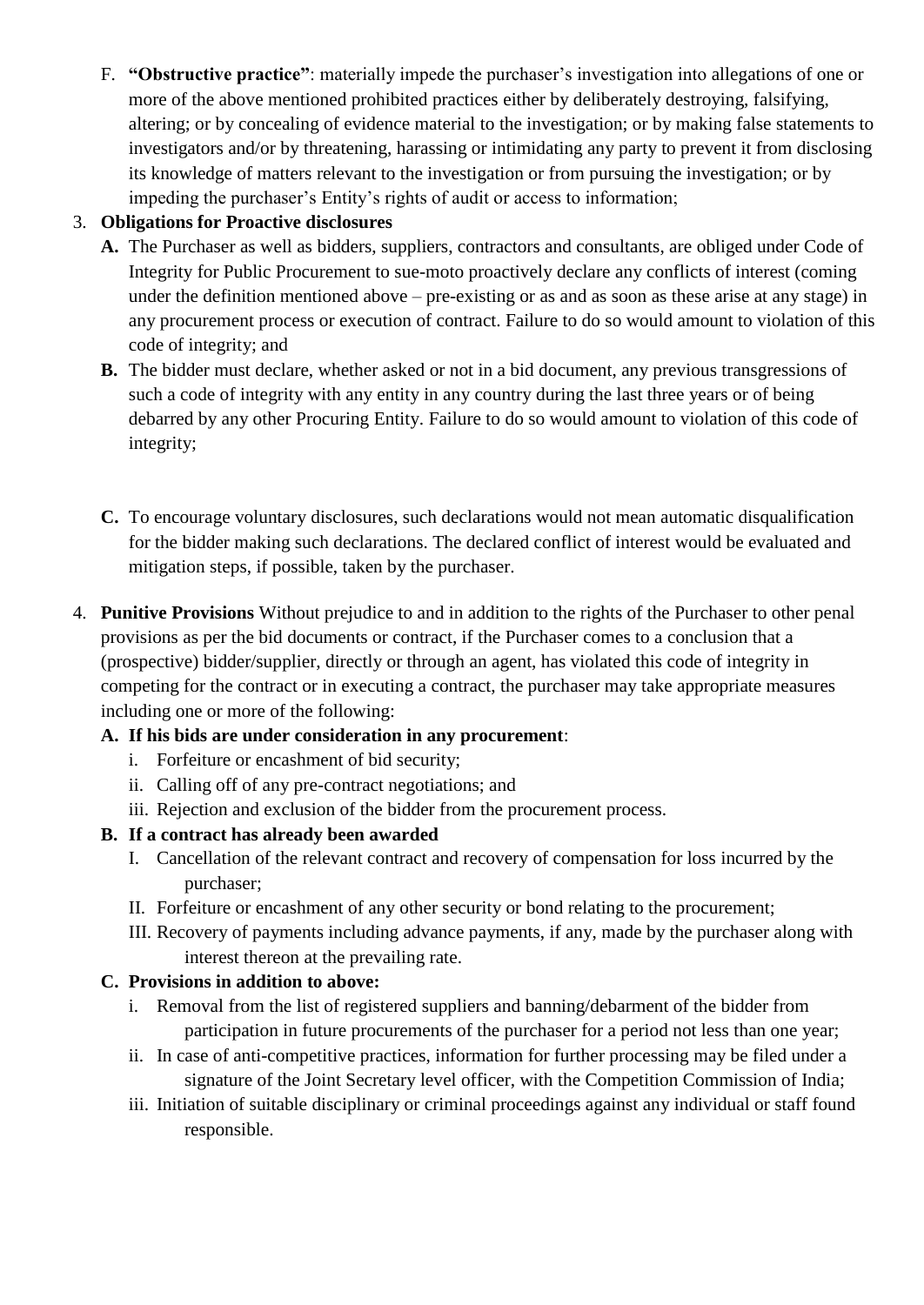**Annexure–F** 

#### Undertaking

I undertake that the above information is true to the best of my knowledge. If the above declaration is found to be false at any stage during the bidding process or during the period of empanelment, CSIR-AMPRI is free to take any action against my/our firm including termination/black-listing besides legal action.

Date://…../…../2022

Place: \_\_\_\_\_\_\_\_\_\_

Signature & Seal of Authorized Signatory/Chemist

Note:

- 1) Submission of the bid shall be presumed that bidder has read and understood all terms and conditions of the Tender , the same are acceptable.
- 2) Bidder must submit Annexure from A to F with Technical Bid.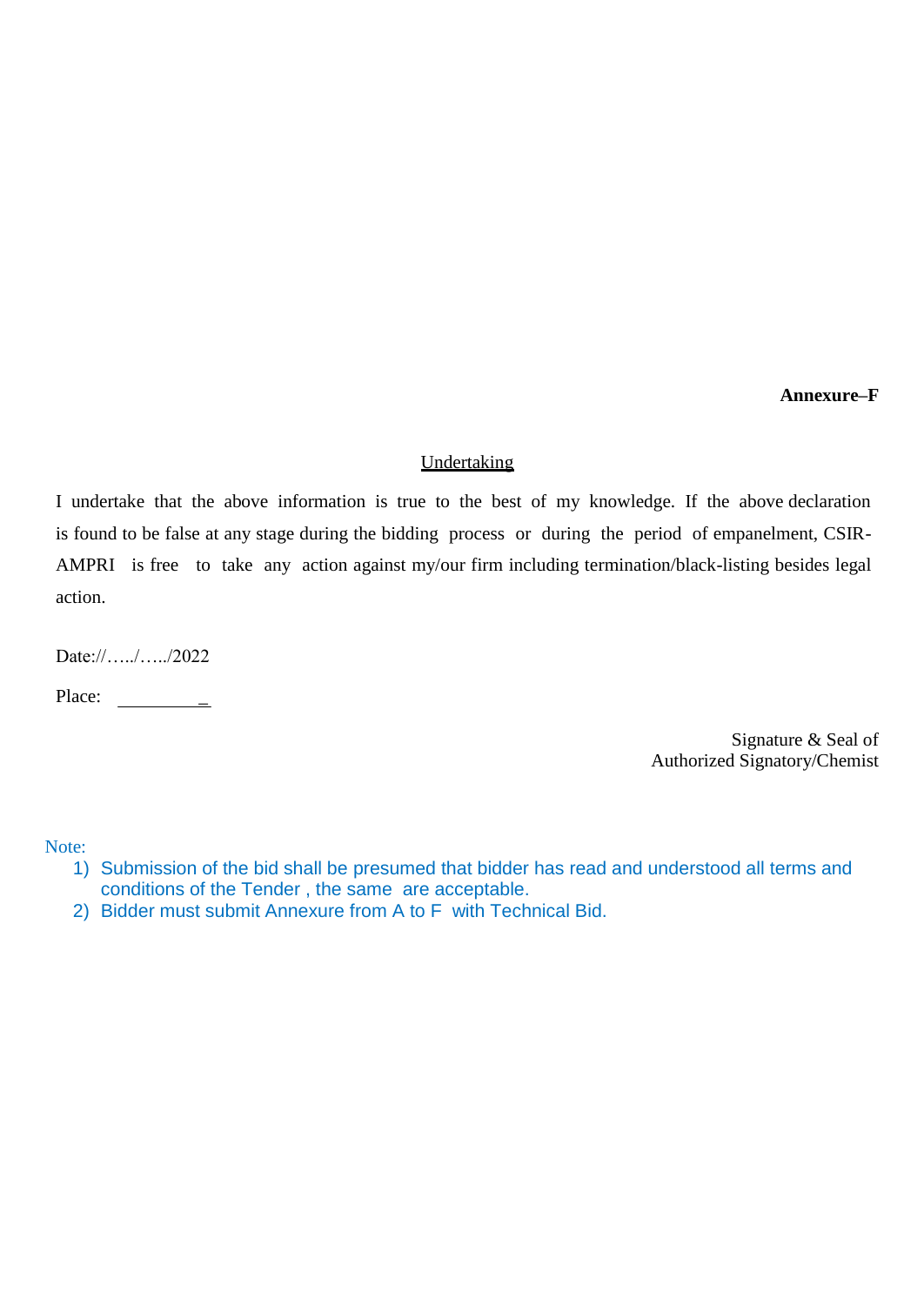### **PERFORMANCE SECURITY ( To be submitted by successful bidder, do not submit with bid) FORM MODEL BANK GUARANTEE FORMAT FOR PERFORMANCE SECURITY**

To, Director, CSIR-AMPRI, Bhopal - 462026

WHEREAS ………………………………. (name and address of the supplier) (hereinafter called "the supplier") has undertaken, in pursuance of contract No. ………………………………………………………………………………to supply (description of goods and services) (herein after called "the contract").

AND WHEREAS it has been stipulated by you in the said contract that the supplier shall furnish you with a bank guarantee by a scheduled commercial bank recognized by you for the sum specified therein as security for compliance with its obligations in accordance with the contract;

AND WHEREAS we have agreed to give the supplier such a bank guarantee;

NOW THEREFORE we hereby affirm that we are guarantors and responsible to you, on behalf of the supplier, up to a total of …………………………………. (amount of the guarantee in words and figures), and we undertake to pay you, upon your first written demand declaring the supplier to be in default under the contract and without cavil or argument, any sum or sums within the limits of (amount of guarantee) as aforesaid, without your needing to prove or to show grounds or reasons for your demand or the sum specified therein.

We hereby waive the necessity of your demanding the said debt from the supplier before presenting us with the demand.

We further agree that no change or addition to or other modification of the terms of the contract to be performed there under or of any of the contract documents which may be made between you and the supplier shall in any way release us from any liability under this guarantee and we hereby waive notice of any such change, addition or modification.

This guarantee shall be valid until the ………………….. day of ……………………, 02…………..

(Signature of the authorized officer of the Bank)